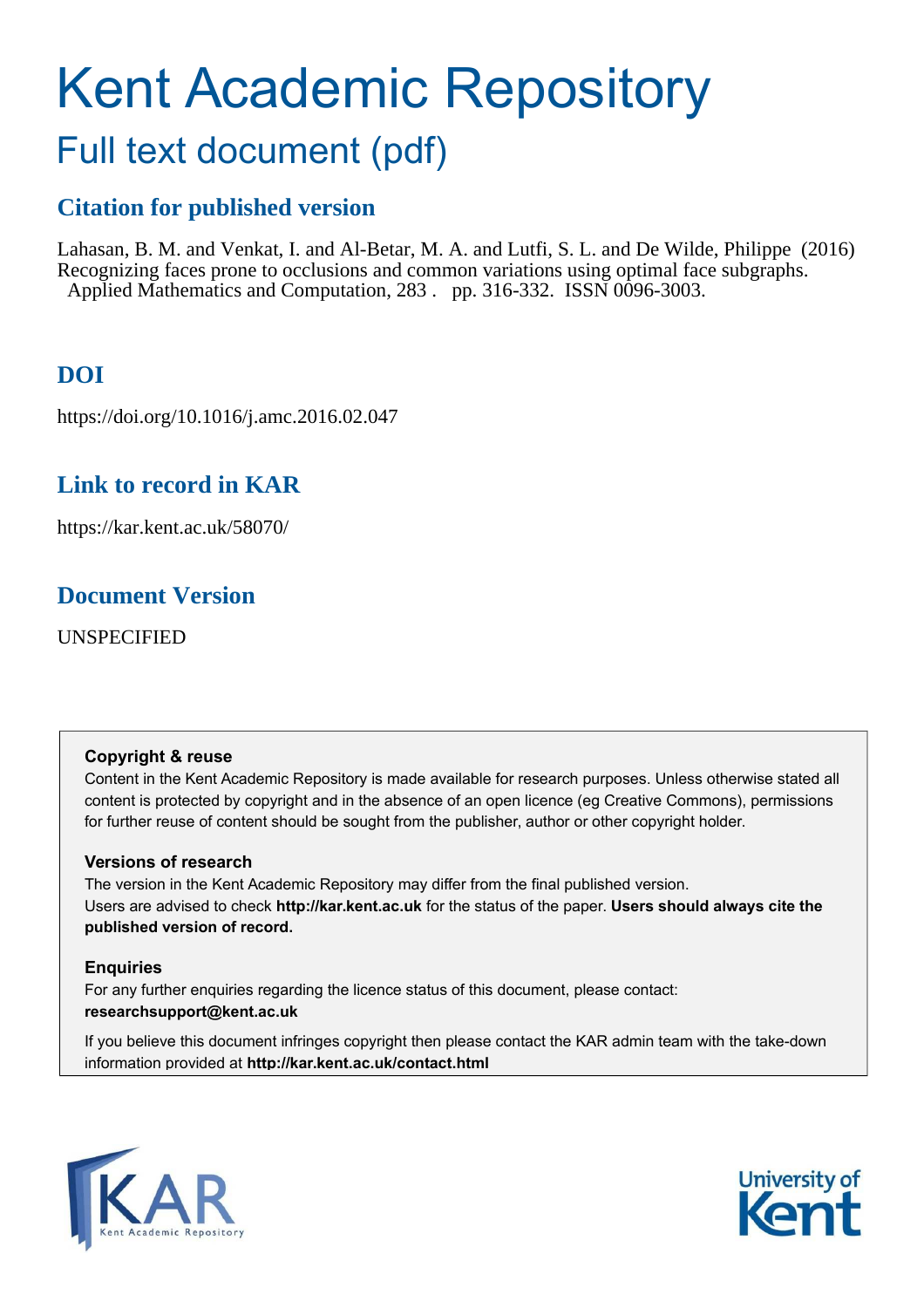Elsevier Editorial System(tm) for Applied

Mathematics and Computation

Manuscript Draft

Manuscript Number: AMC-D-15-04374

Title: Recognizing faces prone to occlusions and common variations using optimal face subgraphs

Article Type: Full Length Article

Keywords: Harmony Search; Face recognition; Occlusion; Optimization; Graphical model.

Corresponding Author: Mr. Badr Mohammed Lahasan, MSc

Corresponding Author's Institution: Universiti Sains Malaysia (USM)

First Author: Badr Mohammed Lahasan, MSc

Order of Authors: Badr Mohammed Lahasan, MSc; Ibrahim Venkat; Mohammed Al-Betar; Syheerah Lutfi; Philippe De Wilde

Abstract: An intuitive graph optimization face recognition approach called Harmony Search Oriented-EBGM (HSO-EBGM) inspired by the classical Elastic Bunch Graph Matching (EBGM) graphical model is proposed in this contribution. In the proposed HSO-EBGM, a recent evolutionary approach called harmony search optimization is tailored to automatically determine optimal facial landmarks. A novel notion of face subgraphs have been formulated with the aid of these automated landmarks that maximizes the similarity entailed by the subgraphs. For experimental evaluation, two sets of de facto databases (i.e., AR and Face Recognition Grand Challenge (FRGC) ver2.0) are used to validate and analyse the behavior of the proposed HSO-EBGM in terms of number of subgraphs, varying occlusion sizes, face images under controlled /ideal

conditions, realistic partial occlusions, expression variations and varying illumination conditions. For a number of experiments, results justify that the HSO-EBGM shows improved recognition performance when compared to recent state-of-the-art face recognition approaches.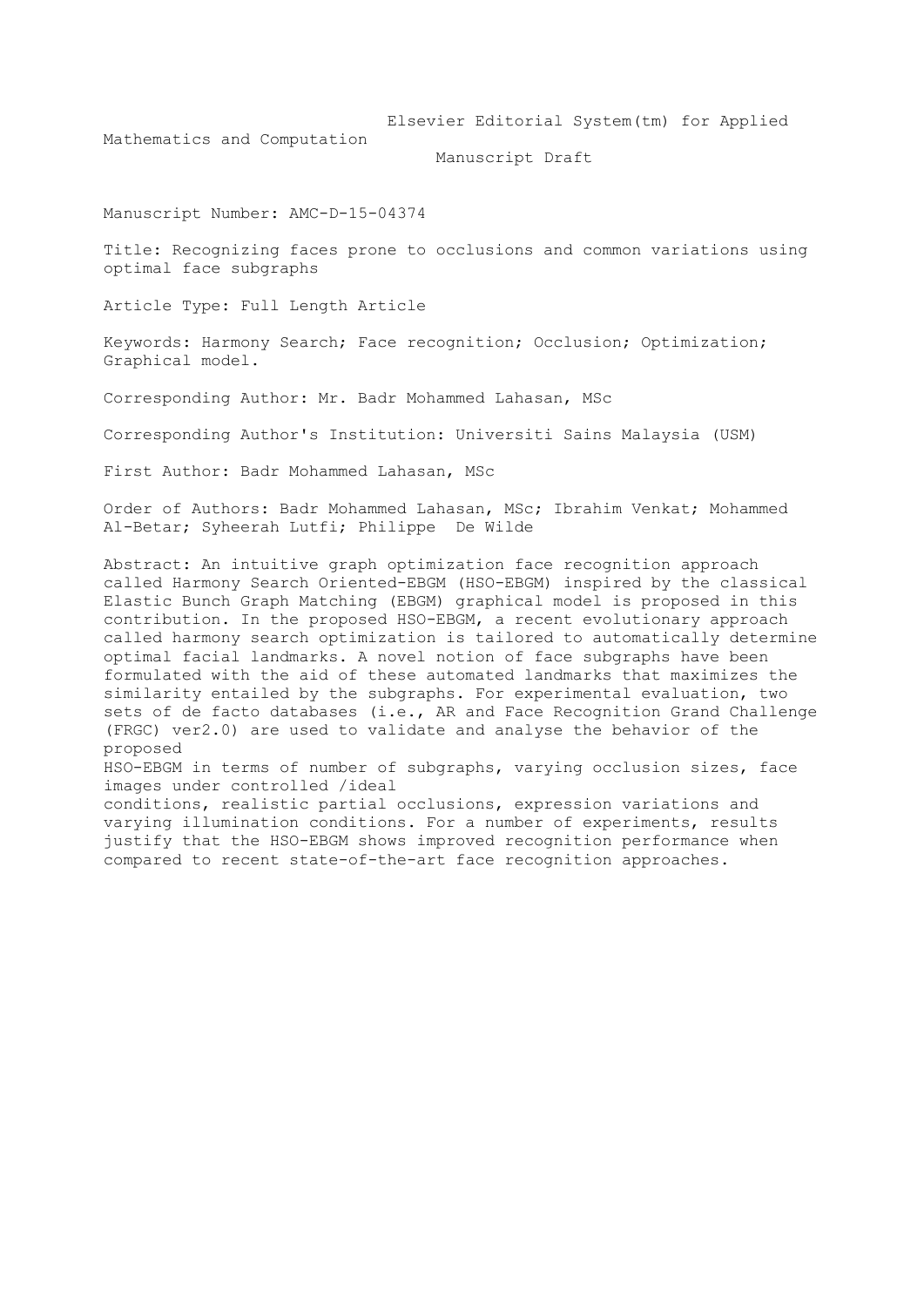Dear Editor

We are pleased to submit our paper titled "*Recognizing faces prone to occlusions and common variations using optimal face subgraphs*" for the consideration of publication in the Journal of Applied Mathematics and Computation.

We have formulated several novel notions and taken efforts to illustrate these notions via several useful diagrams. We believe that our findings in this paper would be beneficial to the readers of both the domains viz.: optimization and face recognition.

Thanks and warm regards

Sincerely

Badr Mohammed Lahasan School of Computer Sciences Universiti Sains Malaysia (USM) Penang, Malaysia.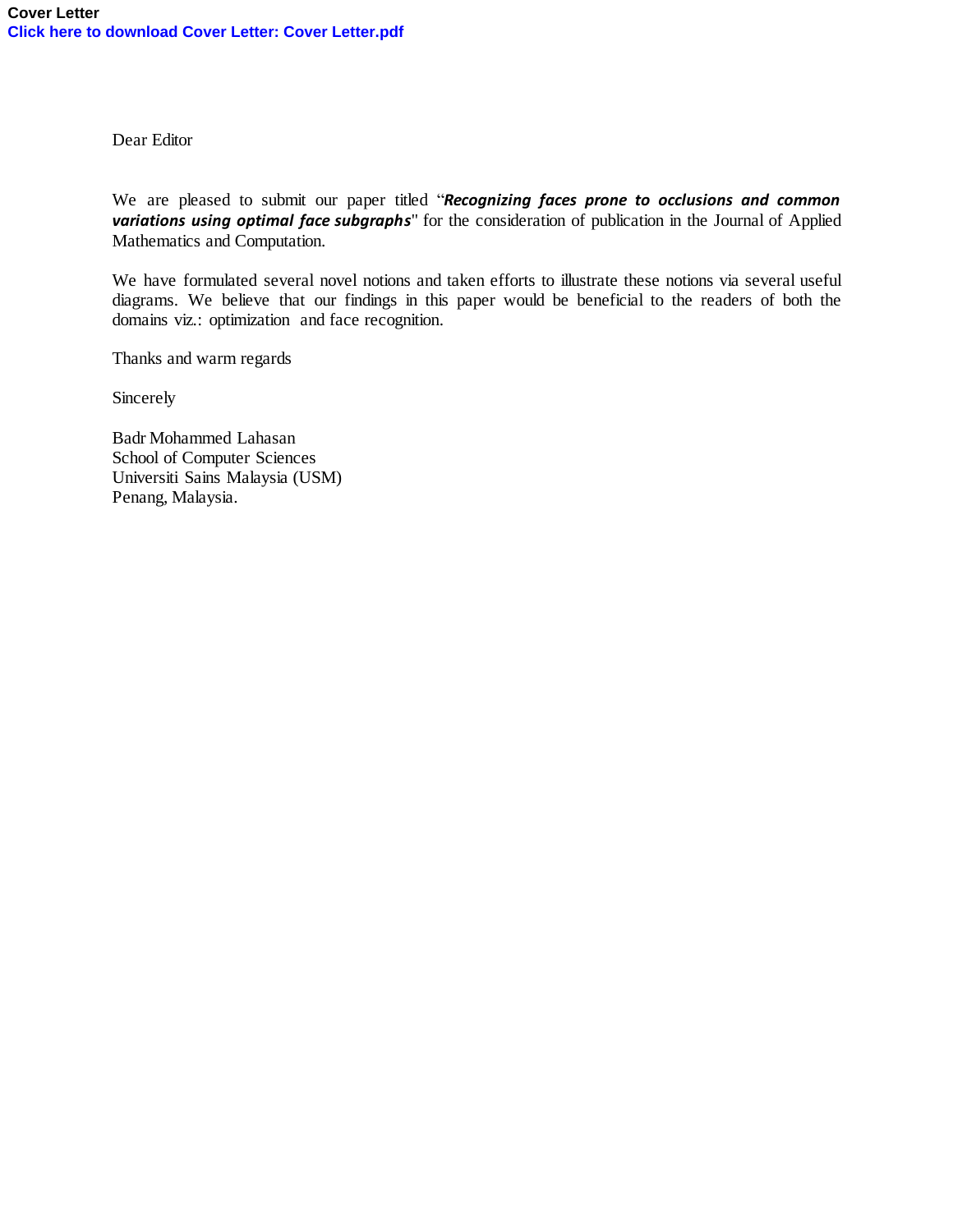### Recognizing faces prone to occlusions and common variations using optimal face subgraphs

Badr Mohammed Lahasan<sup>a,∗</sup>, Ibrahim Venkat<sup>a</sup>, Mohammed Azmi Al-Betar<sup>b</sup>, Syaheerah Lebai Lutfi<sup>a</sup>, Philippe De Wilde<sup>c</sup>

<sup>a</sup>*School of Computer Sciences, Universiti Sains Malaysia, 11800 USM, Malaysia* <sup>b</sup>*Department of Information Technology, Al-Huson University College, Al-Balqa Applied University, Jordan* <sup>c</sup>*University of Kent, Canterbury, UK*

#### Abstract

An intuitive graph optimization face recognition approach called Harmony Search Oriented-EBGM (HSO-EBGM) inspired by the classical Elastic Bunch Graph Matching (EBGM) graphical model is proposed in this contribution. In the proposed HSO-EBGM, a recent evolutionary approach called harmony search optimization is tailored to automatically determine optimal facial landmarks. A novel notion of face subgraphs have been formulated with the aid of these automated landmarks that maximizes the similarity entailed by the subgraphs. For experimental evaluation, two sets of de facto databases (i.e., AR and Face Recognition Grand Challenge (FRGC) ver2.0) are used to validate and analyse the behavior of the proposed HSO-EBGM in terms of number of subgraphs, varying occlusion sizes, face images under controlled /ideal conditions, realistic partial occlusions, expression variations and varying illumination conditions. For a number of experiments, results justify that the HSO-EBGM shows improved recognition performance when compared to recent state-of-the-art face recognition approaches.

Keywords: Harmony Search, Face recognition, Occlusion, Optimization, Graphical model.

#### 1. INTRODUCTION

Automatic face recognition has been a subject of intensive research for the past few decades. It is the problem of recognizing humans by matching a given face with face images stored in a database. As an interest, it is a challenging task where the performance of a typical face recognition algorithm usually degrades considerably due to several variations such as expressions, illumination conditions and facial occlusions [32, 15]. Therefore, developing a robust face recognition system amidst these variations is still an open research area as stated in recent studies [45, 12, 1, 17]. Face recognitions systems have an essential role in biometric-oriented video surveillance systems which have been progressively incorporated in operational environments where the problem of encountering occlusions cannot be avoided. [38].

Several approaches have been proposed to overcome the shortcomings of face recognition challenges: expressions, illumination conditions and facial occlusions [30, 41, 16, 42, 28, 44, 38]. In general, occluded face recognition approaches are classified into two categorizes: holistic and component-based. Holistic category manipulates the face image as a whole entity. In contrast, component-based category deals with occlusions by matching local regions rather than matching the whole entity [10]. Furthermore, in component-based approaches, the face image is partitioned into various segments and each segment is tackled independently. These models deal with occlusion by detecting the occluded areas then the results are manipulated by either reconstructing or discarding these areas. Notably, it has been observed that the reconstruction approaches

<sup>∗</sup>Corresponding author at: School of Computer Sciences, Universiti Sains Malaysia, 11800 USM, Penang, Malaysia. E-mail address: bmo12 com009@student.usm.my (B.M. Lahasan), Tel: +604-6534753, Fax: +604-6573335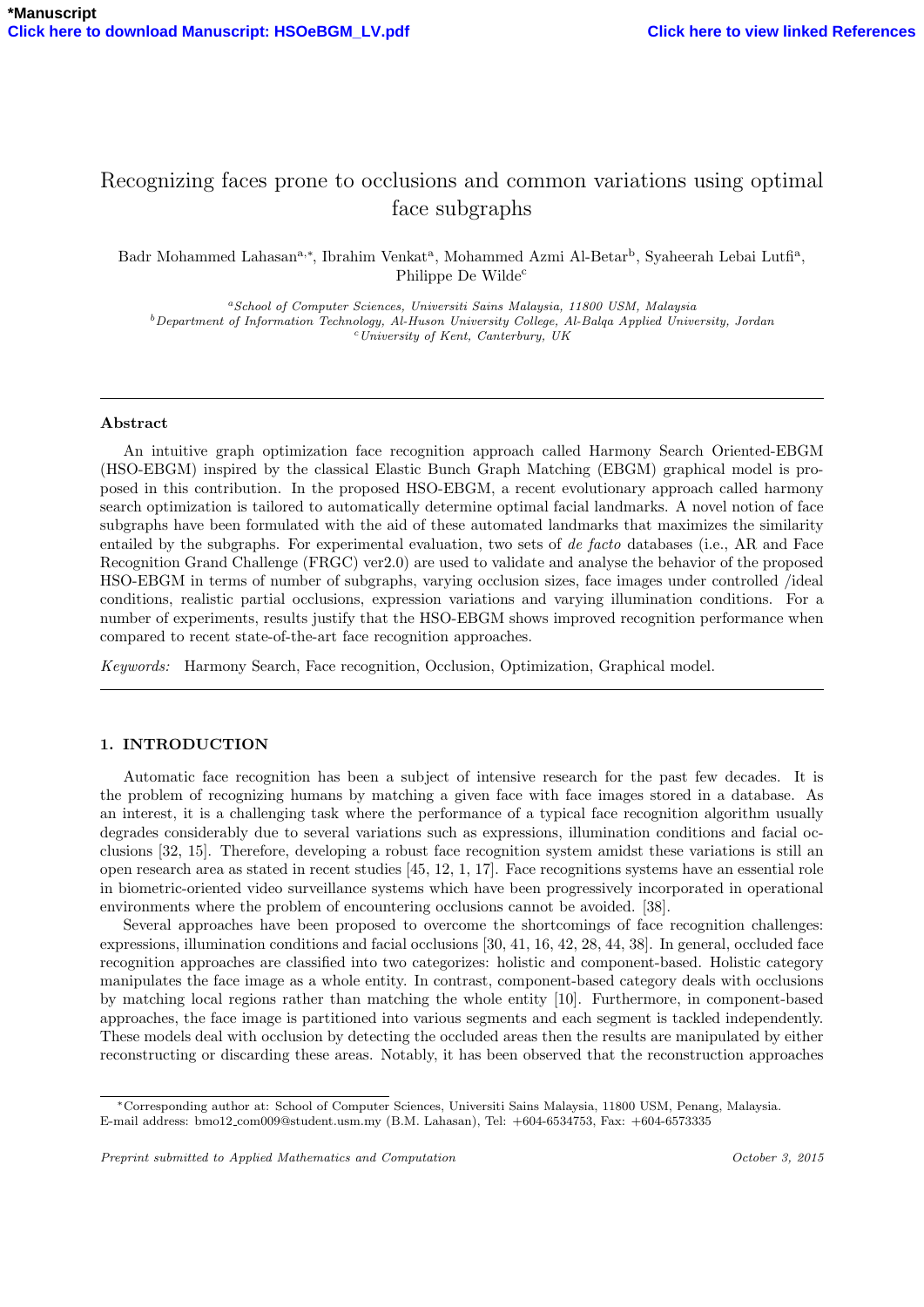such as [23, 24, 14] are not effective in the presence of large occlusions because the identity information can be contaminated during in-painting [39]. Omitting occluded areas in the face recognition might lead to loss of information but considering these areas might be discriminative and could increase the overall recognition rate.

Among the face recognition approaches which are holistic in nature, the Elastic Bunch Graph Matching (EBGM) is one of the most successful graph-based technique [40, 11, 36]. EBGM has been successfully applied for a wide range of face recognition problems [34]. However, it suffers from a major drawback whereby manual landmark selection is required in the initial stage of the recognition process. The automation-based systems require the modern face recognition systems to be totally automatic without the need to any intervention from the human side; for example the manual selection of the facial landmarks. One of the focus point of this study is to reformulate the EBGM as an optimization problem with the aid of Harmony Search (HS) so as to compute optimal facial landmarks in an automatic way.

Human faces have useful facial landmarks that possess various information. Furthermore, psychological studies in face recognition [37] demonstrate that some facial landmarks are distinguished and more beneficial than others in terms of recognition accuracy. Thus, finding the optimal facial landmarks from the whole face image is required for efficient recognition. To cope with these issues, the meta-heuristic search techniques are most suitable to automatically determine the optimal facial landmarks.

Harmony search algorithm (HSA) is a recent meta-heuristic algorithm inspired from the music improvisation process [21]. It has several advantages over other metaheuristic-based approaches due to its derivative-free characteristics [20]. Therefore, HSA has been successfully tailored for a wide range of optimization problems such as timetabling [5, 7, 6], bio-informatics [3], image enhancements [9], scheduling problem of multiple dam system [19] and structural optimization [27] and many others as reported in [8, 29]. In the face recognition domain, HSA was primarily used for feature selection problems [25, 35] where using HSA on feature selection has shown improvements in terms of recognition accuracy.

In this study, a transformed image recognition approach is proposed based on HSA and component-based EBGM. This method is abbreviated as Harmony Search Oriented - EBGM (HSO-EBGM) which is able to automatically determine the optimal facial landmarks using HS. These potential landmarks serve as inputs for the modified EBGM face recognition approach which intends to recognize faces prone to several challenges such as occlusions, varying illumination conditions and facial expressions. The proposed component-based EBGM enables the model to tackle these challenges without demanding any prior knowledge or assumption about the occluded regions in the targeted face image. Interestingly, the component-based mechanism deployed in the proposed HSO-EBGM for handling partial occlusions neither discard any occluded region from similarity calculation, nor reconstruct this occluded region.

The effectiveness of the proposed HSO-EBGM method is evaluated using the AR [31] and Face Recognition Grand Challenge (FRGC ver2.0) [33] databases. The experimental results have shown that the proposed HSO-EBGM method can improve the accuracy of recognizing faces prone to occlusion and other variations such as expression and illumination. For comparative evaluation, the performance of the proposed HSO-EBGM is compared against the standard EBGM [11] and another five state-of-the-art-methods including Psychophysically Inspired Similarity MApping (PISMA) [38], Line Edge Map (LEM) [18], Ensemble String Matching (ESM) [13], Adaptively Weighted Sub-Gabor Array (AWSGA) [23], and Adaptively Weighted Patch Pseudo Zernike Moment Array (AWPPZMA) [24] using AR and FRGC ver2.0. The comparative results show that the proposed methods excels the comparative methods in almost all cases.

This article is organized as follows: Section 2 provides a description of the Elastic Bunch Graph Matching (EBGM) . The formulation of the facial occlusions problem is presented in Section 3. In Section 4 the proposed method is illustrated. Next, Section 5 reports the experimental results and discussions on the findings. Finally, we conclude the work and briefly suggest future research directions in Section 6.

#### 2. Elastic Bunch Graph Matching (EBGM)

Elastic Bunch Graph Matching (EBGM) algorithm presented by Bolme (2003) is one of the mainstream face recognition algorithms [11]. In the initial stage of the EBGM implementation, sample set of images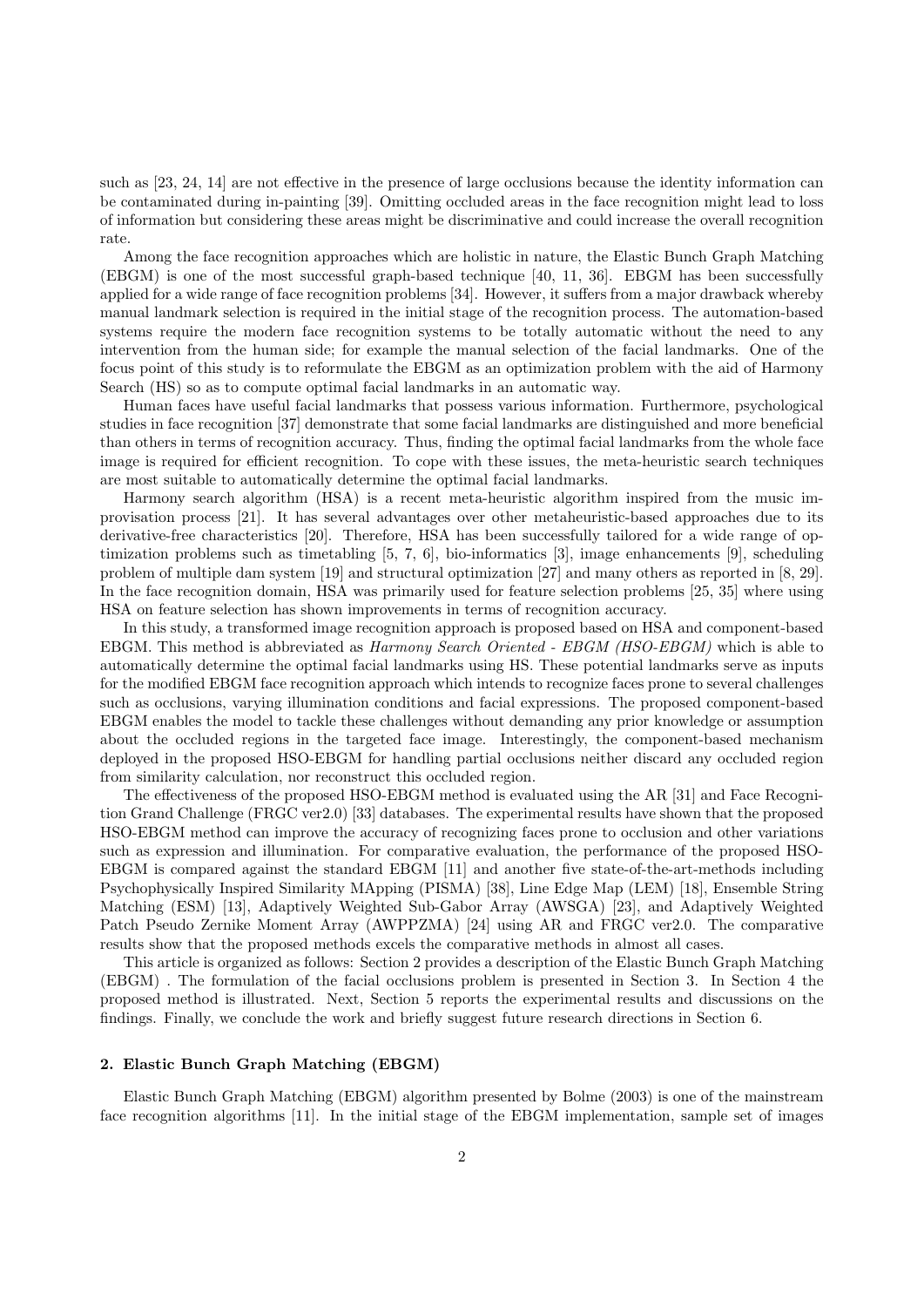have to be chosen referred as model images. These images should account for different face image variations such as variations due to gender, race, and age; in addition to faces with open eyes, closed eyes, sunglasses and so on. Then, for each image, facial landmark points such as eyes, mouth and nose are chosen manually. Thereafter, The Gabor wavelets transform are extracted for each manually selected landmark and named as a jet (as shown in Fig. 2). The jets that were extracted from the model images are called model jets. Model jets are gathered in a data structure called Face Bunch Graph (FBG) as shown in Figure 3. Each node of the bunch graph contains a set of  $M$  jets where  $M$  is the number of model images (70 image were used [11]). One of the advantages of modeling a bunch graph is that there are different instances of landmarks that are stored in the corresponding bunches. For example model jets of eyes with glasses, eyes that are closed/opened and eyes under different lighting are available. Furthermore, the jets from different individuals for each landmark on the face were provided. The FBG is used for landmarks localization in the novel image where the node positions on the new image is estimated using the average values of node positions of the FBG. The node positions are refined by calculating the similarity between jets from estimation positions and the corresponding jets of the FBG where the maximum jet similarities represent the location of the nodes. In more details,the facial landmark points for a given new face image are found by by comparing the new face image against the FBG and finding the landmark points with the highest similarity. A detailed method is available in [11]. The basic idea is summarized as follow: The initial position of a new node is estimated by calculating the average distance between the previously located node on the FBG. For example the location of the nose bridge can be estimated by using the eye coordinates and then this location can be further refined by comparing the Gabor jet extracted from the estimated point to a model jet from the bunch graph. Once the location of the three landmarks (eyes and nose bridge) are known, the location of the eyebrow can easily be estimated. The corresponding jet is extracted from the estimated location of the new image node. The similarity with each jet in the FBG is calculated for that node. The goal is to maximize the similarity with the FBG in a neighborhood. Finally, the coordinates where the maximum similarity has been obtained are saved. This procedure is iterated for the remaining nodes of the graph. Then based on those landmarks and their jets, the face graph of any novel image (probe face) is constructed. A typical face graph includes twenty five landmarks encompassed by edges (see Fig.1 ) and they are located around the eyes, nose, mouth and the edge of the face. When the face graph of the novel image is obtained, the matching process between face graph of the probe face image and the face graphs of the reference images which are readily stored in the database is performed in order to recognize the probe face image.

The basic steps involved in the EBGM algorithm [11] are as follows:

Step 1 : Initially, facial landmarks are selected manually (as in Fig. 2) and their corresponding jets (Js) are extracted .

Step 2 : Create the bunch graph by collecting all the model jets extracted from the model images and store them in bunches (Bs). Each bunch contains nodes that correspond to the facial landmarks on the model images (as in Fig. 3).(i.e., the right eyes of the all model images  $(J_{11}, J_{12}, \cdots)$  Fig (2) are collected in bunch one, the left eyes  $(J_{12}, J_{22}, \cdots)$  on bunch two and so on as illustrated on Fig 3)

Step 3 : Locate the landmarks for each new face image. Next, new jets are extracted from the new image. Then, by comparing each jet to the most similar model jet from the corresponding bunch, the location of the jets are adjusted based on displacements computed from actual locations.

Step 4 : Create face graph for each face. The face graph contains the locations of each landmarks and its jet values . The original image can then be discarded.

Step 5 : Ultimately face similarity is computed as a function of landmarks and jet values.

#### 3. Formulation of the objective function for face recognition

In simple terms, facial occlusion refers to the masking of face images by sunglasses, hair, veils, wrapping the faces by hand or with any accessories. In order to recognize an occluded face by matching it with face images stored in the database (reference images), initially a subset of landmarks need to be determined to represent the face image  $[11, 40]$ . For the purpose of this paper, the face image is segmented into k segments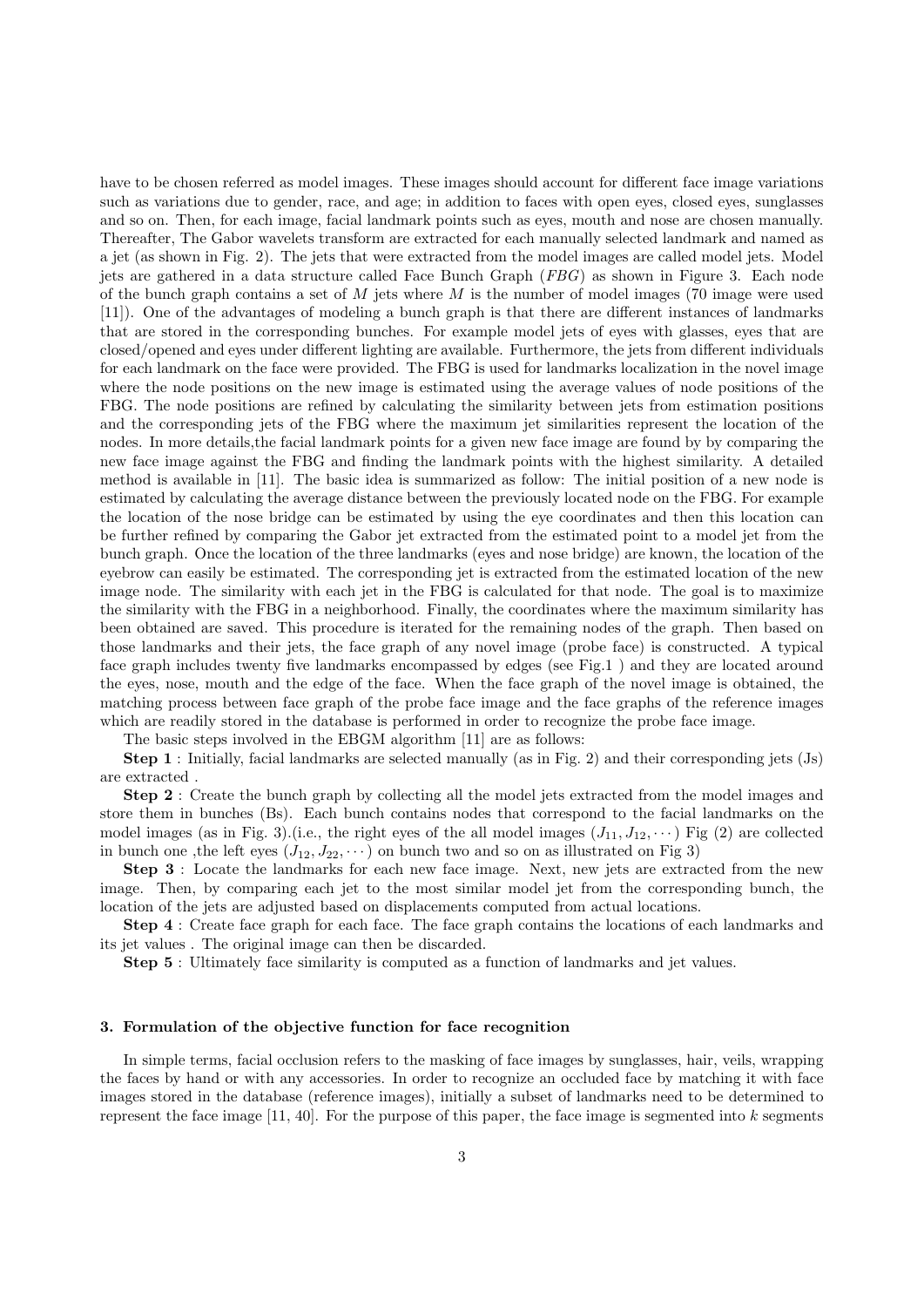$(k_1, k_2, \dots, k_{2r})$ , where r is the number of horizontal segments as shown in Fig (4a). The idea is to represent each segment as a face subgraph, instead of treating each face as a whole face graph as used in the standard EBGM.

For each segment  $k_i$ , the aim is to find the optimal landmark positions (x-axes and y-axes image pixel coordinates) which is represented by a vector  $x = (x_1, x_2 \cdots x_M)$  where each  $x_i$  owns a specific value range [ $LB_i, UB_i$ ]. Note that  $LB_i$  represents the lower bound and  $UB_i$  represents the upper bound for  $x_i$ .

Each segment  $k_i$  is divided into M portions along the x-axis  $(p_x)$  and M portions along the y-axis  $(p_y)$ where the range of each element of x is determined by the range  $[LB_i, UB_i]$ . An illustration of generation of landmarks for a typical face segment is shown in Fig 5 which is further explained as follows: Let the vector  $x = (x_1, x_2, x_3, x_4)$  represents a segment  $k_1$  of size  $40 \times 40$  pixels. The segment  $k_1$  is divided into four portions along with x-axis and four portions along with y-axis. Therefore the search range of the first variable  $x_1$  of vector x will be selected from a value range of  $[LB_1 = 1, UB_1 = 10]$ ;  $x_2 \in [LB_2 = 11, UB_2 = 11]$  $20$ ,  $x_3 \in [LB_3 = 21, UB_3 = 30]$ , and  $x_4 \in [LB_4 = 31, UB_4 = 40]$ .

According to the concept of permutation and combination, the set of all possible landmarks in each facial segment  $k_i$  is represented by  $M^2$  as shown in Fig (4 b), where the landmark coordinates  $(LC)$  are generated from the vector  $x$  as follows:

$$
LC = \begin{pmatrix} (x_1, x_1) & (x_1, x_2) & \cdots & (x_1, x_M) \\ (x_2, x_1) & (x_2, x_2) & \cdots & (x_2, x_M) \\ \vdots & \vdots & \vdots & \vdots \\ (x_M, x_1) & (x_M, x_2) & \cdots & (x_M, x_M) \end{pmatrix}
$$
 (1)

where  $LC$  matrix elements represent the corresponding landmark points inside a particular image segment. For example the element  $(x_1, x_1)$  is a point of the first landmark shown in Fig. 4b.

For each landmark point in the LC matrix, the Gabor wavelet transform is computed with  $F_r$  frequencies indexed as  $v = (0, ..., F<sub>r</sub> - 1)$  and  $O<sub>r</sub>$  orientations indexed as  $\mu = (0, 1, ..., O<sub>r</sub> - 1)$ . In the literature, the values of  $F_r = 5$  and  $O_r = 8$  is recommended [11, 2, 43]. Then, a total of  $F_r \times O_r$  complex coefficients is generated for each landmark. The vector J of the length  $F_r \times O_r$  coefficients is calculated for each landmark point in LC which is referred to as a Jet.

A Jet J describes a small patch of grey values in an image  $I(\vec{x})$  around a given input pixel  $\vec{x} = (x_{p_x}, x_{p_y})$ . It is based on a wavelet transform, defined as a convolution shown below [40]:  $\forall j \in I$ ,

$$
\Psi_j(\overrightarrow{x}) = \int I(\overrightarrow{x}) \psi_j(\overrightarrow{x} - \overrightarrow{x}) d^2 \overrightarrow{x}
$$
 (2)

with Gabor-based kernels :

$$
\psi_j(\overrightarrow{x}) = \frac{\|\overrightarrow{K}_j\|^2}{\sigma^2} e^{\frac{\|\overrightarrow{K}_j\|^2 \|\overrightarrow{x}\|^2}{2\sigma^2}} [e^{i\overrightarrow{K}_j\overrightarrow{x}} - e^{\frac{-\sigma^2}{2}}] \tag{3}
$$

the wave vector  $\overrightarrow{K}_i$  describes different frequencies (v) and orientations ( $\mu$ ) enveloped by a Gaussian function, where  $\sigma = 2\pi$  is the standard deviation of this Gaussian,  $\vec{x} = (x_{p_x}, x_{p_y})$  represents landmark location in LC matrix. The values of  $\overrightarrow{K}_j$  is defined as:

$$
\overrightarrow{K}_j = \begin{pmatrix} K_{x_{p_x}} \\ K_{x_{p_y}} \end{pmatrix} = \begin{pmatrix} K_v \cos \theta_\mu \\ K_v \sin \theta_\mu \end{pmatrix}
$$
\n(4)

where:

$$
K_v = \frac{k_{max}}{f^v} \tag{5}
$$

$$
\theta_{\mu} = \mu \frac{\pi}{8} \tag{6}
$$

For the purpose of our implementation, f is chosen to be  $\sqrt{7}$  and  $k_{max} = \frac{\pi}{2}$  as suggested in [26].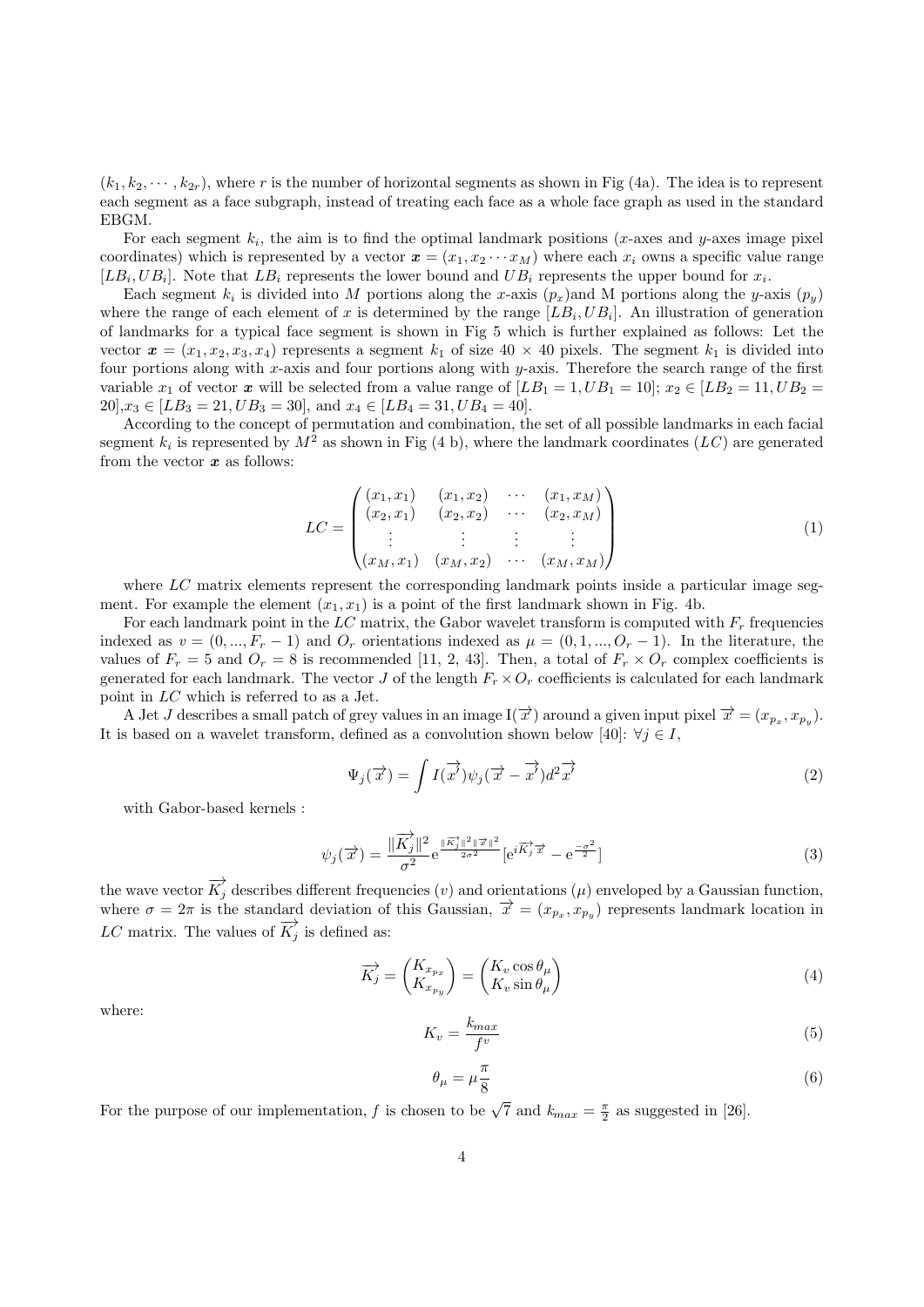As aforementioned, the length of a Jet vector J has  $F_r \times O_r$  complex coefficients  $J = (a_1, a_2, \dots, a_{F_r \times O_r})$ . Therefore, the **J** vector could be represented by a total of  $F_r \times O_r$  magnitude values  $(|a_1|, |a_2|, \cdots, |a_{F_r \times O_r}|)$ and total of  $F_r \times O_r$  phase  $\theta$   $(\theta_1, \theta_2, \dots, \theta_{F_r \times O_r})$ . The  $\theta$  values can be defined as follows:

$$
\theta = \begin{cases}\n\arctan(a_{imag}/a_{real}) & \text{if } a_{real} > 0 \\
\pi + \arctan(a_{imag}/a_{real}) & \text{if } a_{real} < 0 \\
\pi/2 & \text{if } a_{real} > 0 \text{ and } a_{imag} \ge 0 \\
-\pi/2 & \text{if } a_{real} > 0 \text{ and } a_{imag} < 0\n\end{cases}
$$
\n(7)

The similarity of the landmark points of two correspondent segments in two different images are calculated based on the their Jet vectors. Let  $J$  and  $J'$  represent the jet vectors formed by the landmark points of corresponding facial segments of model and reference face images respectively. Model images of a subject comprise of image variations viz., occlusion (sunglasses and scarf), expression and illumination which are used to generate the average landmark locations. Whereas, the *reference image* is the neutral image available in the face database that used for matching a given probe image.

Our objective is to find the optimal landmarks possessed in the facial segments that maximize the similarity between the corresponding  $J$  and  $J'$ . Thus, the objective function can be defined as follows:  $\forall j \in \boldsymbol{J}, \ \boldsymbol{J}'$ 

$$
f(\boldsymbol{x}) = \max S(\boldsymbol{J}, \boldsymbol{J}')
$$
\n(8)

$$
S(\mathbf{J}, \mathbf{J}') = \frac{\sum_{j} |a_j| |a'_j| \cos(\theta_j - \theta'_j)}{\sqrt{\sum_{j} |a_j|^2 \sum_{j} |a_j|^2}} \tag{9}
$$

#### 4. The proposed methodology

In this section, we present the proposed methodology of HSO-EBGM which can be divided into five consecutive stages as shown in Fig. 6.

In stage one, the image information are retrieved from the image database. Then, all the images are enhanced by Median Filtering and Histogram Equalization techniques to remove the noise and enhance the contrast levels. In this stage also, there are two types of images for each subject: one natural image (i.e., reference image) and four images with other variations (i.e., modal images). Thereafter, in stage 2, each face image is portioned into six separable segments which will be illustrated in Sec. 4.1. For the next stage, the harmony search algorithm is used to find the optimal landmark points for each segments of all face images. This stage is thoroughly discussed in Sec. 4.2. In stage 4, based on the optimal landmarks obtained by harmony search, the face subgraph of each face image segment is constructed after the landmarks located in the background image are eliminated. In the final stage, the test (probe) face image is recognized based on the average positions (location) of the sub-graph nodes previously constructed.

These main stages of the proposed HSO-EBGM approach are described with more details in the following subsections:

#### 4.1. Face image segmentation

Each face image has been segmented into r horizontal segments. These r segments are further subdivided into two vertical segments, one for the left half and the other for the right half of the face image thereby yielding  $k = 2 \times r$  segments. The idea is to represent each segment as a face sub-graph, instead of treating each face as one whole face-subgraph as used by the standard EBGM described in Sec.1. Figure 7 shows a typical face and its segmented components for the case of  $r = 3$ . The formulation of face sub-graphs are carried out as follows:

Let  $I(x, y)$  be a given face whose height and width are represented as H and W respectively. Let  $I(x_0, y_0)$ represent the coordinates of its upper left point. We can use the set theory notation [22] to model the facial components (segments) as follows: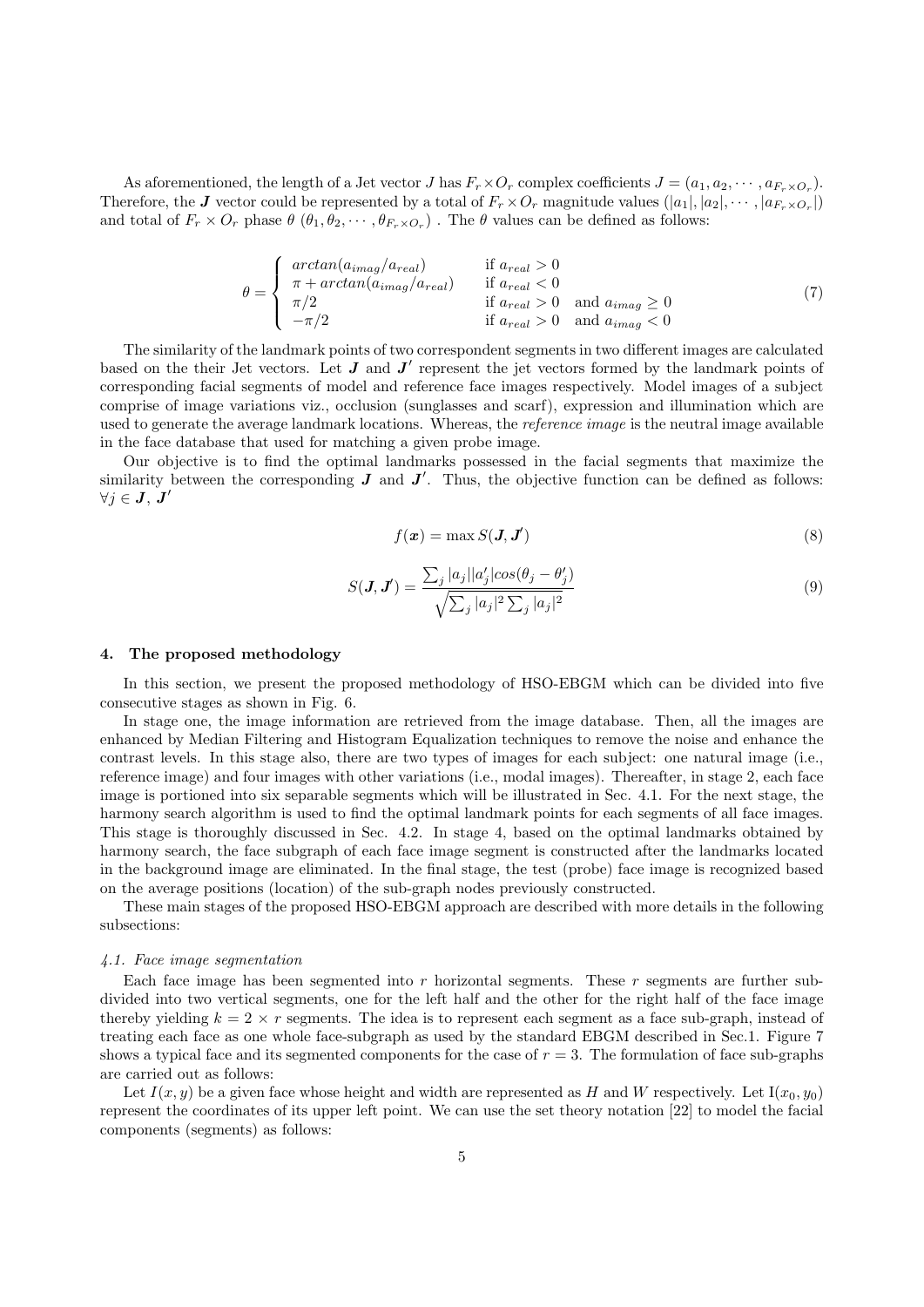The left-half components  $k_1, k_3, \cdots, k_{2r-1}$  can be modeled as:

$$
k_1(I(x, y)) = \{(x, y) \mid x_0 \le x \le x_0 + \frac{W}{2}, y_0 \le y \le y_0 + \frac{H}{r}\}
$$
  
\n
$$
k_3(I(x, y)) = \{(x, y) \mid x_0 \le x \le x_0 + \frac{W}{2}, y_0 + \frac{H}{r} \le y \le y_0 + \frac{2H}{r}\}
$$
  
\n
$$
\vdots
$$
  
\n
$$
k_{2r-1}(I(x, y)) = \{(x, y) \mid x_0 \le x \le x_0 + \frac{W}{2}, y_0 + \frac{2H}{r} \le y \le y_0 + H\}
$$
 (10)

Similarly the right-half facial components  $k_2, k_4, \cdots, k_{2r}$  can be modeled as:

$$
k_2(I(x, y)) = \{(x, y) \mid x_0 + \frac{W}{2} < x \le x_0 + W, y_0 \le y \le y_0 + \frac{H}{r}\}
$$
\n
$$
k_4(I(x, y)) = \{(x, y) \mid x_0 + \frac{W}{2} < x \le x_0 + W, y_0 + \frac{H}{r} < y \le y_0 + \frac{2H}{r}\}
$$
\n
$$
\vdots
$$
\n
$$
k_{2r}(I(x, y)) = \{(x, y) \mid x_0 + \frac{W}{2} < x \le x_0 + W, y_0 + \frac{2H}{r} < y \le y_0 + H\}
$$
\n
$$
(11)
$$

#### 4.2. Determination of the landmark positions by harmony search

For each image segment, the Harmony Search (HS) algorithm will be invoked to determine its optimal landmark positions. As stated in the literature some facial landmarks are more discriminatory than others. Therefore selecting these discriminatory landmarks will play a key role in the matching process between given two face images which will eventually improve the recognition accuracy [37].

The harmony search algorithm has five main steps which are shown in the flowchart represented in Fig.8. These steps are described as follows:

- Step 1: Initialize the face recognition problem and harmony search parameters. In section 3, the modeling of the objective function  $f(x)$  is formulated in eq. (8). The solution is represented as a vector  $x = (x_1, x_2, \ldots, x_M)$  of landmark positions. The value range of each landmark position  $x_i \in [LB_i, UB_i]$  is also provided. The following parameters of HS required to solve the face recognition problem have to be specified in this step:
	- i Harmony Memory Size (HMS) determines the number of facial vectors in the Harmony Memory(HM).
	- ii Harmony Memory Considering Rate (HMCR) which determines whether the value of a landmark position is selected from the accumulative search or randomly from its possible range.
	- iii Pitch Adjustment Rate (PAR) is determined to adjust the value of the new landmark position selected from memory by a small value.
	- iv The distance bandwidth (BW) determines the distance of adjustment in the pitch adjustment operator.
	- v Maximum Number of Iterations (NI).
- Step 2: Initialize the Harmony Memory (HM). For each segment of the image, facial vectors are randomly generated as many as HMS. i.e.,  $x_i^j = LB_i + (UB_i - LB_i) \times U(0, 1)$ ,  $\forall i = 1, 2, ..., M$  and  $\forall j = 1, 2, \ldots, \text{HMS}$  where  $U(0, 1)$  generate a uniform random number between 0 and 1. They will be also arranged in descending order according to their objective function values as shown in Eq. 12.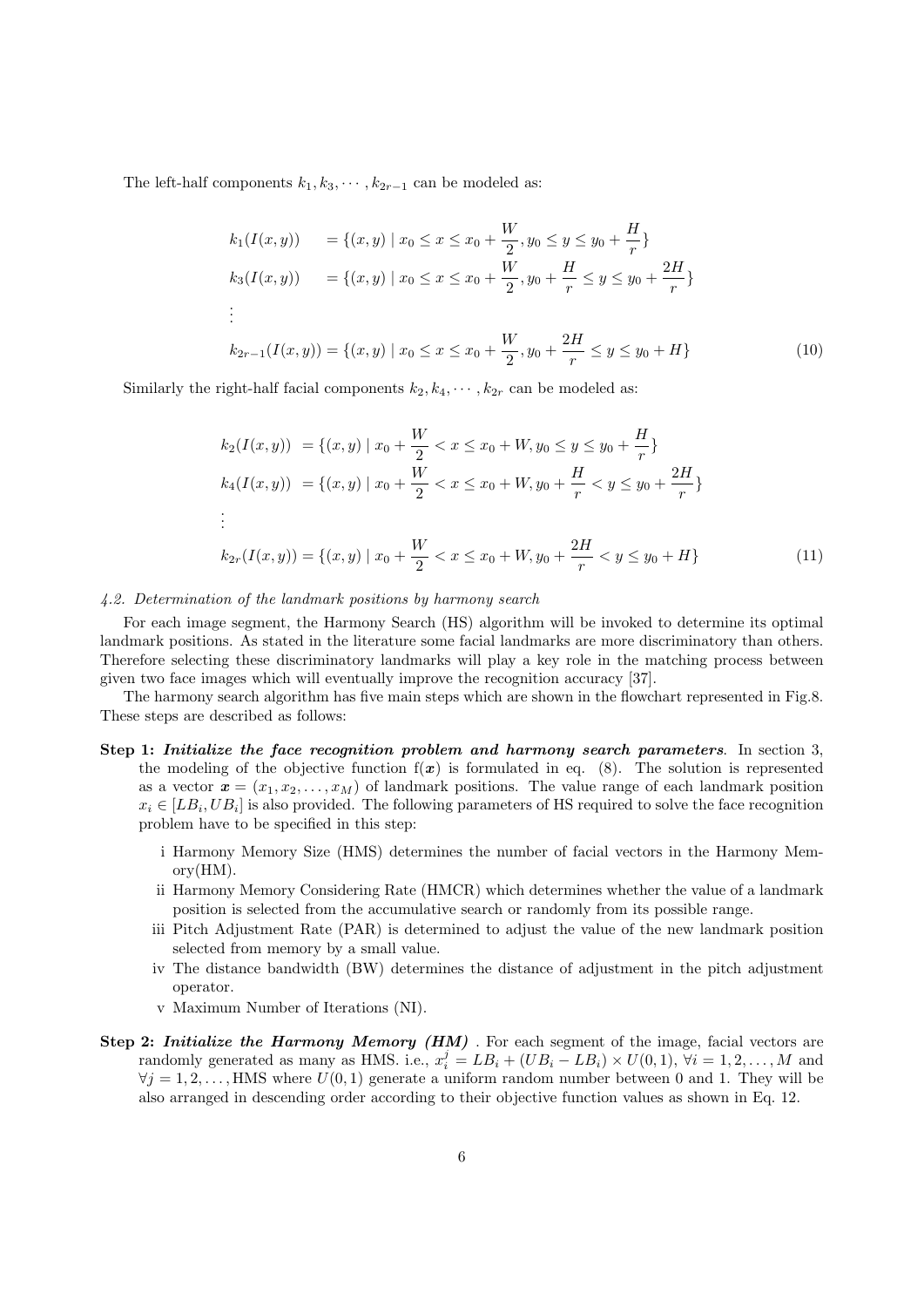$$
\mathbf{HM} = \begin{bmatrix} x_1^1 & x_2^1 & \cdots & x_M^1 \\ x_1^2 & x_2^2 & \cdots & x_M^2 \\ \vdots & \vdots & \cdots & \vdots \\ x_1^{HMS} & x_2^{HMS} & \cdots & x_M^{HMS} \end{bmatrix} .
$$
 (12)

#### Step 3: Improvise a new harmony.

In this step, the HS algorithm generates (improvise) a new harmony vector (or new facial occlusion vector) from scratch,  $x' = (x'_1, x'_2, \cdots, x'_M)$ , based on three operators: (i) memory consideration, (ii) pitch adjustment and *(iii)* random consideration.

**Memory consideration.** In memory consideration, the value of the first landmark position  $x'_1$  is randomly selected from the historical landmark positions,  $\{x_1^1, x_1^2, \ldots, x_1^{HMS}\}$ , stored in HM vectors. Values of the other landmark positions,  $(x'_2, x'_3, \ldots, x'_N)$ , are sequentially selected in the same manner with probability (w.p.) HMCR  $\in (0,1)$ .

**Pitch adjustment**. Each landmark position  $x'_i$  of a new harmony vector,  $x' = (x'_1, x'_2, x'_3, \ldots, x'_M)$ , that has been assigned a value by memory considerations is pitch adjusted with the a probability of PAR where  $PAR \in (0, 1)$  as follows:

Pitch adjusting decision for 
$$
x'_i \leftarrow \begin{cases} \text{Yes} & \text{w.p.} \\ \text{No} & \text{w.p.} \end{cases}
$$
 PAR  
1-PAR.

If the pitch adjustment decision for  $x'_i$  is Yes, the value of  $x'_i$  is adjusted to its neighboring value as follows:  $x'_i = x'_i \pm U(0, 1) \times BW$ , where BW is

**Random consideration.** Landmark positions that are not assigned with values according to memory consideration are randomly assigned according to their possible range by random consideration with a probability of (1-HMCR) as follows:

$$
x'_{i} \leftarrow \begin{cases} x'_{i} \in \{x_{i}^{1}, x_{i}^{2}, \dots, x_{i}^{HMS}\} & \text{w.p.} \\ x'_{i} \in [LB_{i}, UB_{i}] & \text{w.p.} \end{cases} \qquad \text{HMCR.}
$$

- **Step 4:** Update harmony memory. If the new harmony vector,  $x' = (x'_1, x'_2, \dots, x'_M)$ , is better than the worst harmony  $x^{\text{worst}}$  stored in HM in terms of the objective function value (i.e.,  $x^{\text{worst}} = x^{\text{HMS}}$ in case HM is sorted), the new harmony vector is included to the HM, and the worst harmony vector is excluded from the HM.
- Step 5: *Stopping Criterion.* In Step 5, the HS algorithm will repeat Step 3 and Step 4 until the maximum number of iterations specified by NI parameter is reached.

#### 4.3. Construction of face sub-graphs

After the optimal landmark is found by the HS algorithm for each segment in both reference and model images, some constraints that relies on the pixel intensity variation information of the face image segment and the landmark distance from the center of face segment are applied especially for  $k_{r-1}, k_r$  (because they contain parts of image background) to ensure that all landmarks are located within the face image. These constraints are eliminated as follows:

let  $\Omega = P(x, y)$  be a landmark, and  $\psi$  represent an eligible landmark so that:

$$
\Omega \in \psi \text{ if } \left\{ \begin{array}{c} \Omega \neq 255 \text{ or } 0 \\ \rho \geq \tau \end{array} \right\}
$$
 (13)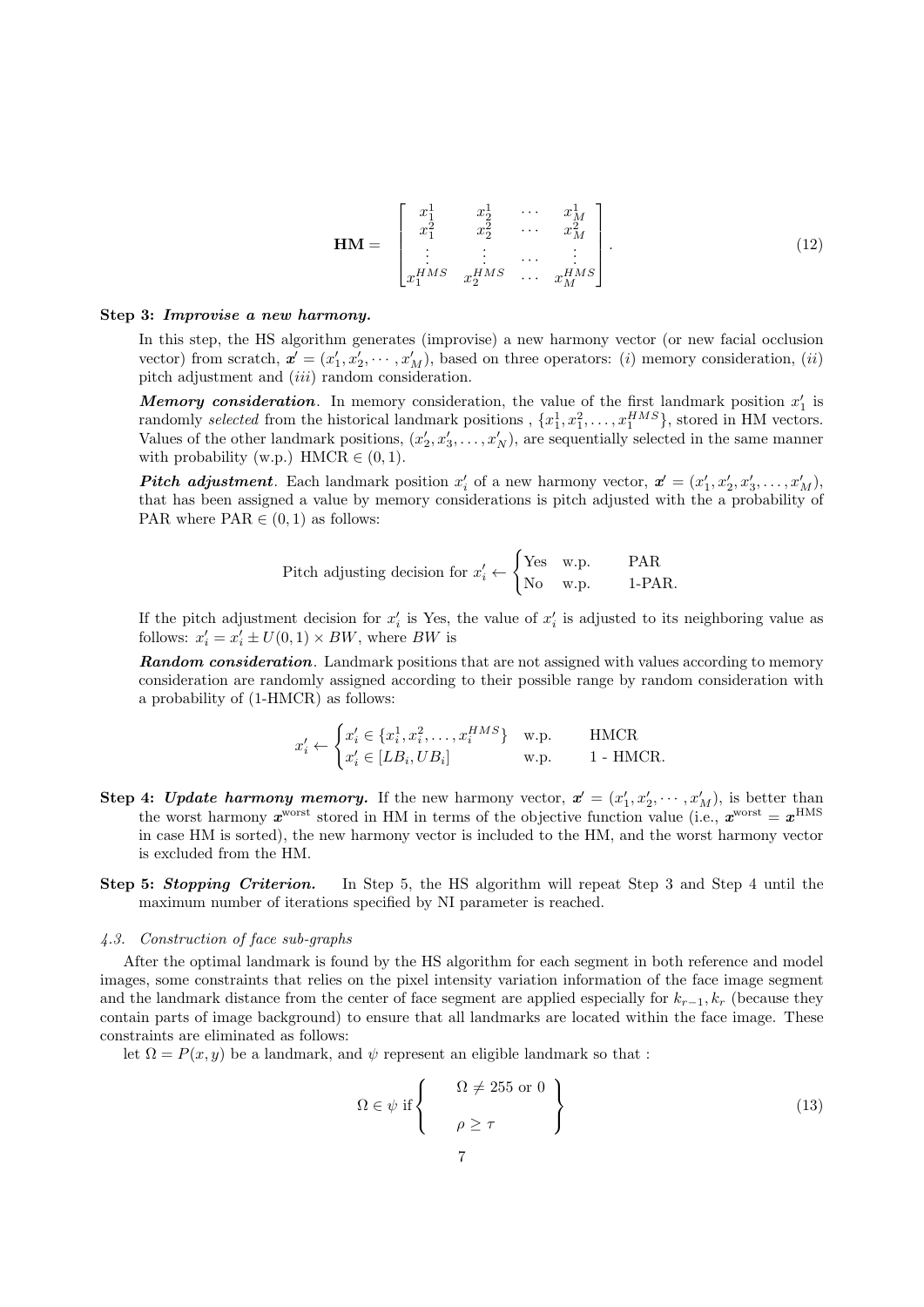where  $\rho$  is the pixel intensity variance and calculated as:

$$
\rho = \|\Omega - U\| \tag{14}
$$

$$
U = \frac{1}{P \times Q} \sum_{x=1}^{P} \sum_{y=1}^{Q} P(x, y)
$$
\n(15)

and  $\tau$  is a threshold (empirically  $\tau = 140$  yields good results), P and Q are the dimensions of the segment.

The validation scheme is illustrated in Figure (9). Fig. (9b) shows that after validation, facial landmarks that are not located within the face (Fig. 9a) are successfully eliminated.

A face subgraph is constructed for each segment  $k_i$  of the model images using the optimal landmarks found by HS algorithm which exhibits the maximum similarity between each face subgraph of the corresponding reference images. Each optimal facial solution  $x = (x_1, x_2, \ldots, x_M)$  is used to generate the subgraph of each segment. The solution x is mapped into LC matrix shown in eq.(1) where each point in LC is a node in the subgraph. The edges between the adjacent nodes are fully connected. Furthermore, the Jet vector of each node is calculated as discussed in eq. (3).

Now, the proposed model is ready for the recognition process. The probe image (which is the test face to be recognize) also need to be segmented. Thereafter, the the average landmark positions stored in a  $AVG_k$ matrix for the corresponding segments  $k_i$  in all modal images using their  $LC$  matrix is calculated as follows:

$$
AVG_{k_i} = \frac{1}{N_m} \sum_{t=1}^{N_m} LC_t,
$$
\n(16)

where  $N_m$  is the number of model images (in this study  $N_m=4$ ). The  $AVG_{k_i}$  is used to construct the face subgraphs for the probe image. In simple terms, the size of  $AVG_{k_i}$  matrix of each segment  $k_i$  is equal to the size of its LC where each element in  $AVG_{k_i}$  is the average of corresponding elements in the LC from all model images. For example suppose that the following information are in  $LC_{k_1}$ :

- $LC_1(x_1, x_1)$  from  $k_1$  of model image  $1 = (3,3);$
- $LC_2(x_1, x_1)$  from  $k_1$  of model image  $2 = (7,7);$
- $LC_3(x_1, x_1)$  from  $k_1$  of model image  $3 = (8,8);$
- $LC_4(x_1, x_1)$  from  $k_1$  of model image  $4 = (6,6)$ ;

the  $AVG_{k_1}(x_1, x_1)$  of  $k_1$  of the test image will be used as follows:  $((3+7+8+6)/4, (3+7+8+6)/4) = (6, 6)$ .

When the  $AVG_{k_i}$  is calculated for each segment of the test image, each point in  $AVG_{k_i}$  is represented as a node in the face subgraph of test image. The edges between the adjacent nodes are fully connected. Furthermore, the Jet vector of each node in the probe image is also calculated as formulated in eq. (3). This process will be repeated for all modal images (which represent different individuals) in the database.

#### 4.4. Recognition

After the face subgraph of probe image is constructed using  $AVG_{k_i}$  positions taken from particular modal images in the database, say  $I_i$ , the similarity between each node in the subgraph of reference image of the same modal images  $I_j$  and that of probe image is calculated using eq. 9. Then, the average similarity for all subgraph nodes in segment  $k_i$  is calculated as in Eq. (17).

$$
SG_{k_i} = \frac{1}{M^2} \sum_{j=1}^{M^2} S_{k_i}(J_j, J'_j)
$$
\n(17)

where  $M^2$  is the number of nodes of the  $k_i$  face sub-graph and  $J_j$  is a jet of the reference image segment,  $J'$  is a jet of the probe image segment. The Overall average similarity of the entire image segments  $(\overline{OS})$  is calculated as in Eq. (18).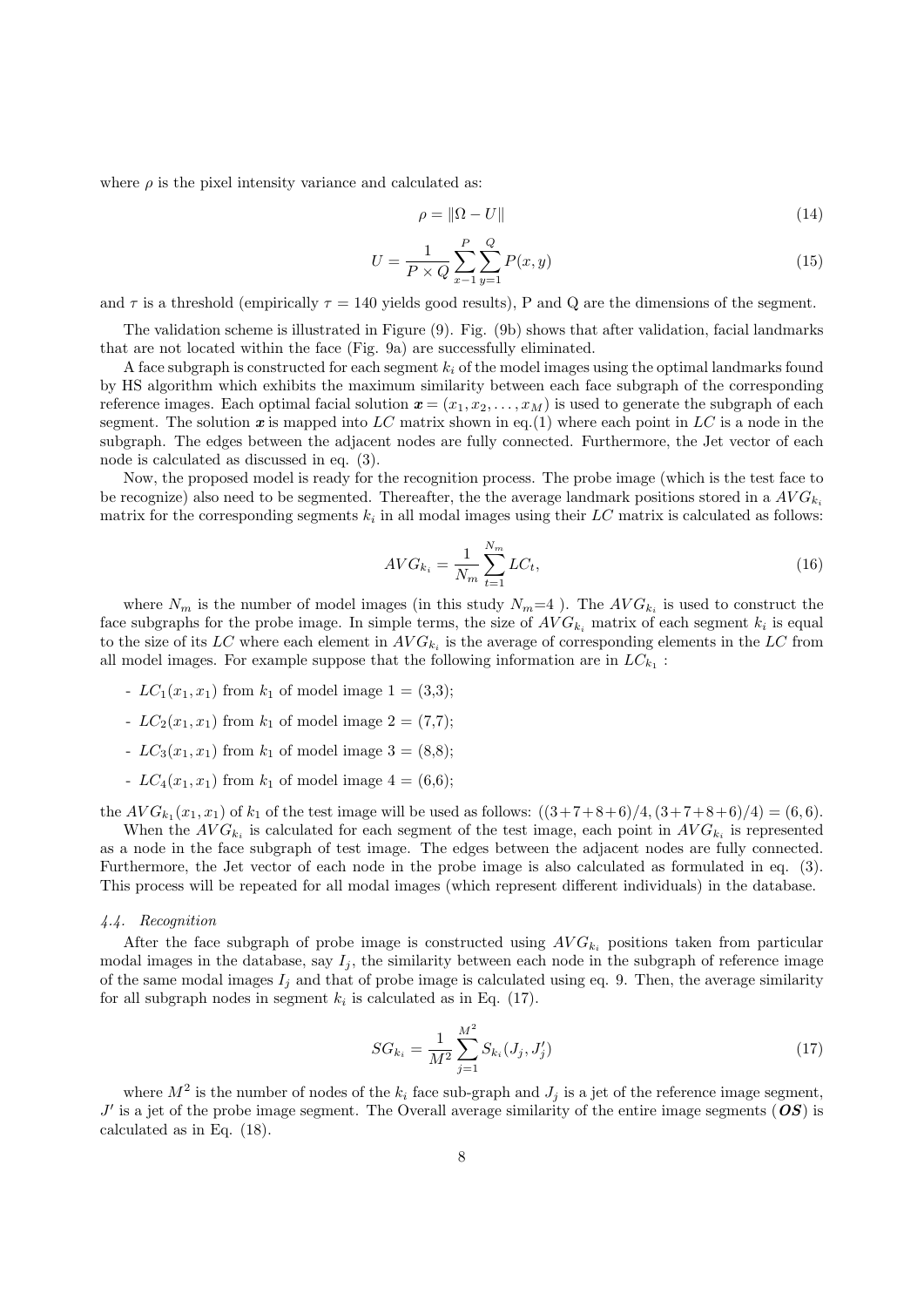$$
OS = \frac{1}{2r} \sum_{i=1}^{2r} SG_{k_i}
$$
\n(18)

Then the reference image that yields maximum overall average similarity with respect to the probe image is recognized as the target result. The overall average similarity for all reference images are sorted in descending order and then the reference image with the maximum similarity is addressed as rank one.

#### 5. EXPERIMENTAL RESULTS AND DISCUSSIONS

In order to evaluate the effectiveness of the proposed method, two types of face image databases have been used: the AR [31] and FRGC ver2.0 [33]). A comprehensive experimental study has been carried out that takes into account face recognition under various situations including controlled/ideal condition, different lighting condition, different facial expressions, and partially occluded condition as done by other comparative methods [13, 23, 24, 18]. The AR database consists of over 4,000 frontal color images corresponding to 126 individuals (70 male and 56 female). Each individual subject is represented by 26 images taken in two separate sessions with two weeks time interval. Face images are subject to varying facial expressions (smile, anger, scream), illumination conditions (left light on, right light on and both lights on) and occlusions (sunglasses and scarf). The face images of 100 subjects (50 male and 50 female) including all variations were used in our experiments. In all the experiments conducted, face images were enhanced and normalized with standard preprocessing techniques (i.e., Median Filtering and Histogram Equalization) and then cropped. The resolution of the preprocessed and cropped images are  $165 \times 120$  pixels. Fig. 10 shows samples of cropped faces from AR database.

The FRGC ver2.0 database contains 50,000 images distributed to training and validation sets. The training set consists of 12,776 images from 222 persons (individuals). The validation set contains images from 466 individuals collected in 4,007 sessions. The number of sessions used for taking photos of each person is different, ranging from 1 to 22 sessions (410 persons were photographed in two or more sessions). In each session, four controlled still images, two uncontrolled still images and one 3D scan were recorded. In all the experiments, the facial regions were cropped to a size of  $160 \times 160$  pixels for recognition. In our experiments, all the 466 individuals in the validation set were used for testing. The first image in the first session was used as the reference image of the individual. One probe image per person was randomly selected from the remaining images of the person in all sessions.

The performance of the proposed method is compared with six benchmark approaches as abbreviated in Table. 1.

It is worth mentioning that the AR Face database has been used to evaluate the system performance on real occluded faces, variations in illumination and different expressions while the FRGC ver2.0 database has been employed to investigate the sensitivity of the proposed approach in the presence of synthetic occlusions of varying size.

We initialized the values of HCO-EBGM parameters as follow:  $HMCR=0.9$ ,  $PAR = 0.3$ , bw=0.01, and MI= 500. It has to be noted that the proposed HSO-EBGM runs 30 replication times for all experiments performed in the sections below and the recognition rates in the tables that follow (table 2 to table 5) refers to the average recognition rate.

#### 5.1. The effect of number of segments on the performance of HSO-EBGM

In this section the AR face image databases are used to measure the impact of the face segments number 2r per face pertaining to the performance of the proposed HSO-EBGM approach. Experiments with two  $(r = 1)$ , four and six face segments are performed as shown in Fig. 11. In the first experiment, the reference and model images are divided into two segments and then the optimal landmarks are generated for the model image in order to find the average landmarks using HSO-EBGM. In the second and third experiments, the image is divided into four  $(r = 2)$  and six  $(r = 3)$  segments respectively. Fig. 12 shows the results of the three experiments. It can be seen that the performance improves with increased number of segments where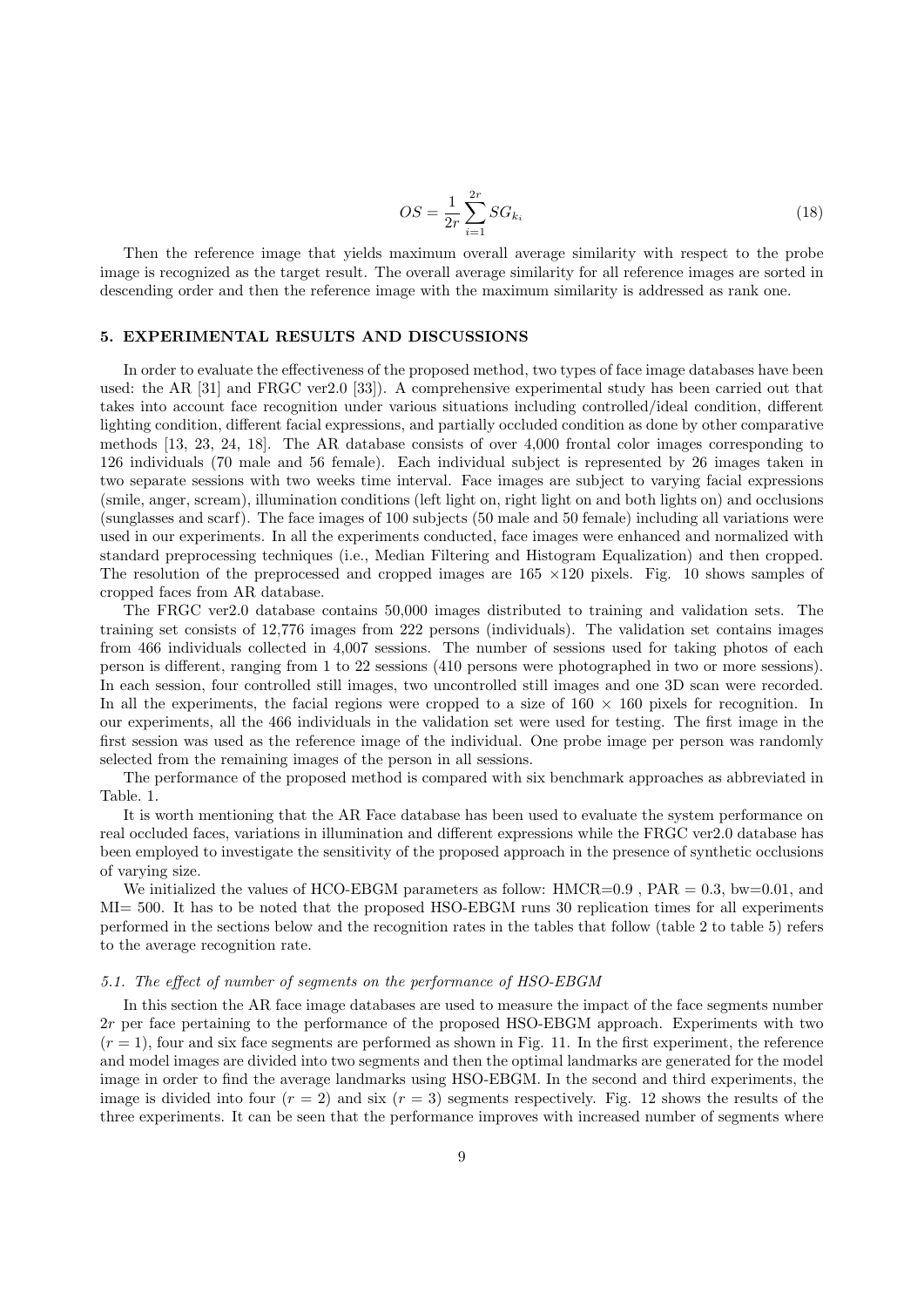the best recognition rate is achieved with six segments. In a nutshell, the more the number of subgraphs, the better will be the performance of the HSO-EBGM. However, as further increasing the number of segments will involve much computation load. Therefore, the number of face subgraphs are chosen to be six for all the subsequent experiments. This experiment also conveys that the proposed component-based HSO-EBGM yields significant performance improvement.

#### 5.2. Sensitivity analysis of HSO-EBGM to varying occlusion sizes

In order to evaluate the robustness of the proposed method against sensitivity to varying occlusion sizes (occlusion challenge) using the FRGC ver2.0 database, these experimental evaluations have been performed. In this experiment, we applied the same experimental policy as in [13] on the large FRGC ver2.0 database. The probe images used in Section 4.3.1 were occluded by a square of  $s \times s$  pixels at a random location, while the reference images remained unchanged without occlusion (as shown in Fig. 13). The size of the occlusion blocks has been varied from  $s = 10$  (occlusion content of 0.39% within face image) up to  $s = 100$ (39.06% occlusion content) with a step size of 10. The recognition rates of the proposed method and the other comparative approaches are plotted against the occlusion size in Fig. 14. It can be seen from Fig. 14 that the recognition rate of the proposed HSO-EBGM method remains more or less same against occlusion blocks which vary in size from  $10 \times 10$  up to  $40 \times 40$  pixels.

The performance of HSO-EBGM significantly outperform the EBGM and it stands next to the ESM approach against the occlusion challenge, while the recognition rate of other benchmark algorithms degraded. With a block size  $100 \times 100$ , the proposed method yielded a recognition rate of 43% compared to AWPPZMA and LEM where their recognition rates dropped significantly around 5%. In other words, the proposed approach is about  $8$  times better than AWPPZMA and LEM in recognizing occluded faces. These results demonstrate the robustness of the proposed method in handling partial occlusions.

#### 5.3. Face recognition under controlled /Ideal conditions

Here, we evaluate our proposed HSO-EBGM approach under relatively controlled conditions on both AR and FRGC ver2.0 databases. The recognition rate of HSO-EBGM was compared with those of ESM, AWPPZMA, LEM and EBGM as portrayed in Table 2. The best recognition rate is highlighted in bold (higher is better). In this experiment, the neutral faces taken in session one are chosen as references and the neutral faces taken in session two are chosen as the probe images. From Table 2, it can be seen that the HSO-EBGM outperform the EBGM and it showed comparable recognition performance on par with ESM, AWPPZMA and LEM methods on the AR database. However, the proposed method achieves lower recognition rate than ESM and similar recognition rate to AWPPZMA on the FRGC ver2.0 while it significantly outperformed the LEM method. This could be due to challenging large variations of the images for the same person in the FRGC ver2.0 database.

#### 5.4. Face recognition experiment with realistic partial occlusions

In this experiment, the neutral image  $[Fig. 10 (a)]$  is used as a reference image while four occluded faces with sunglasses and scarf from both sessions [Fig. 10 (h-k)] are used for testing extracted from AR database. The recognition rates of the proposed method together with EBGM ,ESM, PISMA, and AWSGA approaches are summarized in Table 3. The best recognition rate is highlighted in bold (higher is better). Furthermore, Fig. 15 (a), (b), (c) and (d) show the recognition rates of our proposed HSO-EBGM approach compared with PISIMA and AWSGA on sunglasses and scarf of sessions 1 and 2 respectively. It is found that the occlusions affects the performance of all benchmark algorithms where the recognition rates drop ranging from 5.9% to 9.4% and 14.1% to 20.51% for faces with sunglasses with respect to session 1 and 2. It can be seen from Table 3 that the proposed approach achieves an average recognition rate comparable to ESM which is one of the standard algorithms to handle partial occlusion and significantly outperform the EBGM. Fig. 15 shows that the HSO-EBGM outperforms PISMA and AWSGA (about 20% to 30% significantly better) for all conditions in both sessions. These results justifies the ability of the proposed method to handle partial occlusions and further convinces that the proposed HSO-EBGM approach is capable of finding the optimal landmarks without requiring any prior knowledge or assumption of the occlusions and hence able to recognize faces which are prone to occlusions.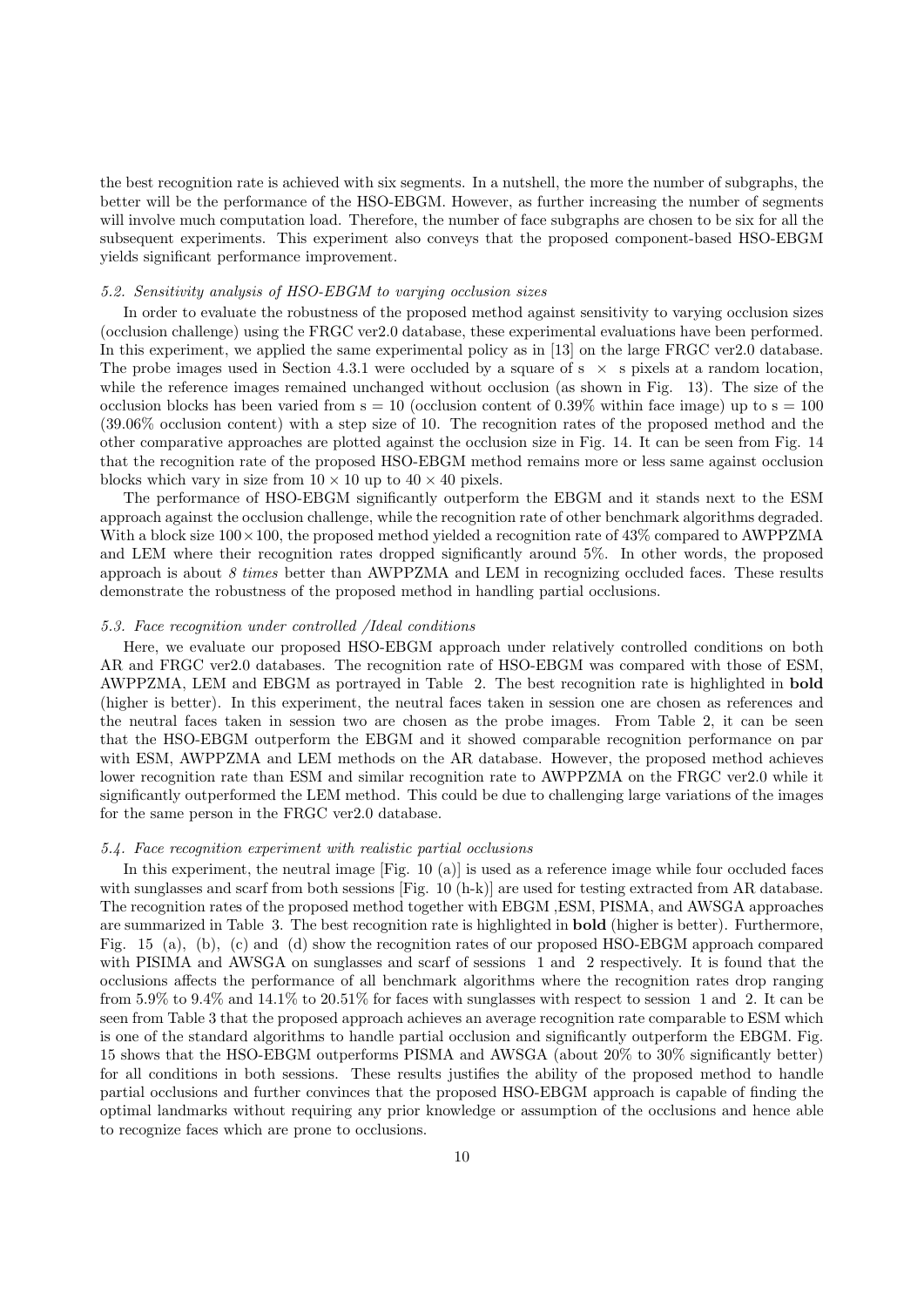#### 5.5. Face recognition challenge under facial expression variations

Variations caused by facial expression are among the common vital factors that could degrade the performance of a face recognition system. To evaluate the effect of different facial expressions (smiling, angry, and screaming Fig. 16) on the proposed HSO-EBGM performance, a dedicated experiment has been conducted using the AR database. Faces with neutral expression in the first session (recall Fig. 10 (a)) have been used as reference images; the face images with three different expressions (e.g., Fig. 16 (a), (b) and (c)) taken in the same session have been used as the test images. The experimental results are summarized in Table 4. The best recognition rate is highlighted in bold (higher is better). According to these results, it can be noted that only for the scream expression the recognition rates dropped for the proposed HSO-EBGM to 41%. However, better recognition accuracies have been observed for the smiling and the angry expressions. It can be observed that the scream expression has a more impact on the recognition accuracy than soft expressions such as smile and anger as revealed by our results. It is found that the proposed method significantly outperforms the ESM method under screaming expression and the LEM under smiling and angry expression variations. This is because the expression variation do not affect all local parts equally. As a result the proposed method which is basically a component-based approach achieved better recognition rate. Also, it can be noted that the recognition rate for anger expression merely increases by 0.9% compared to the neutral expression as shown in Table 2. This is because the test images and reference images were captured in the same session while the test images used in Section 5.3 were captured in the second session where the intra-class variations get increased when taking the session 2 pictures after a two week time interval. Fig. 17 shows the recognition rate of the proposed method in terms of Cumulative Match Characteristics (CMS) curve.

#### 5.6. Face recognition under the illumination challenge

Illumination is one of the potential challenges encountered in the evaluation of any face recognition system. In this experiment, the sensitivity of the proposed approach with respect to illumination changes is evaluated. The neutral face images in the AR database taken in the first session (e.g. Fig. 10 (a)) were chosen as a single reference image. The face images under three different lighting conditions (e.g. Fig. 18 (a), (b), and (c)) taken in the same session were used as test images. The recognition rate are tabulated in Table 5. It can be seen from Table 5 that the proposed method outperforms ESM, AWPPZMA and LEM (which is one of the best illumination insensitive methods) under different lighting conditions. Note that in Table 5, the best recognition rate is highlighted in bold (higher is better). As the proposed component-based approach deploys and exploits Gabor wavelet features in an optimal manner, a good recognition performance has been achieved. The recognition rate of the proposed method is plotted in Fig. 19 in terms of CMC graphs.

#### 6. Conclusion

In this contribution we have proposed a novel method called HSO-EBGM to automatically select facial landmarks by enabling the classical EBGM face recognition technique with a harmony search based optimization strategy. A single neutral image has been chosen as the reference image and four other images with different variations were used as model images. Component level face sub-graphs have been modeled on the segmented facial components. The landmarks which achieved maximum similarity between the sub-graphs of reference image segments corresponding to sub-graphs of model image segments ultimately represent the optimal landmarks. Empirically we have shown that such component-level facial sub-graphs have paved way for improved recognition rates. The proposed optimization mechanism allows the face recognition system to be fully automatic without relying on manual ground truth data to locate the landmarks. The overall similarity measure between two faces is computed by averaging the similarity entailed on their corresponding component-level partial face-graphs. Importantly, the proposed component-based optimization strategy enables the model to recognize occluded faces without requiring any prior knowledge or assumption about the occluded regions. Interestingly, the component-based mechanism deployed in the proposed HSO-EBGM for handling partial occlusions neither discard any occluded region from similarity calculation, nor reconstruct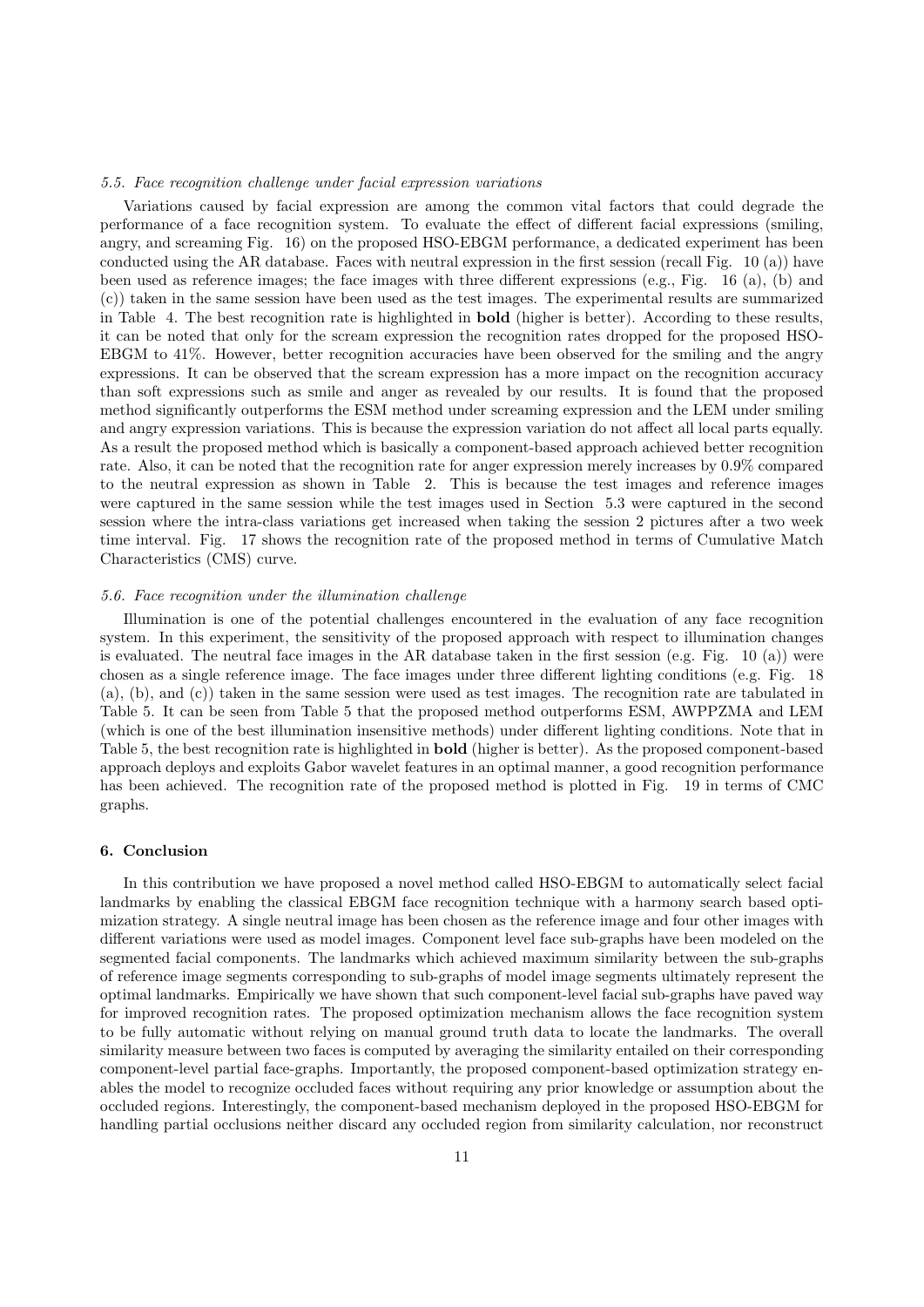this occluded region. The performance of the proposed approach is compared against the performance of recent state-of-the-art approaches using the AR and FRGC ver2.0 databases. The performance of HSO-EBGM stands next to the ESM approach against the occlusion challenge (face images occluded with random synthetic occlusion blocks of varying sizes), while the recognition rate of other benchmark algorithms degraded. With a block size of  $100 \times 100$  pixels, the proposed method yielded a recognition rate of 43\% compared to AWPPZMA and LEM where their recognition rates dropped significantly around 5%. In other words, the proposed approach is about  $8 \times 10^8$  times better than AWPPZMA and LEM in recognizing occluded faces bearing synthetic occlusions. When tested against real occlusions (faces occluded with sunglasses and scarf), the proposed HSO-EBGM approach achieved an average recognition rate comparable to ESM and about 20% to 30% respectively better than that of the recently proposed PISIMA and AWSGA occlusion models. Experimental results on recognizing faces by varying facial expressions justify the fact that the proposed method performed better than ESM, AWPPZMA and LEM approaches. Against the illumination challenge experiments, HSO-EBGM also yielded far better recognition accuracy when compared to these three state-art-of-the-art approaches. For future avenues, a good direction towards further improving recognition accuracy could be attained by investigating fusion models by integrating Gabor wavelets with other feature extraction techniques such as Histogram of Oriented Gradients (HOG), Local Binary Patterns (LBP) and so on. In our future work, we plan to extend the proposed optimization-based HSO-EBGM approach to model uncertainty elements inherent on other biometrics such as gait recognition.

#### 7. Acknowledgements

This research is supported by the RUI grant: RUI#1001/pkomp/811290 awarded by Universiti Sains Malaysia.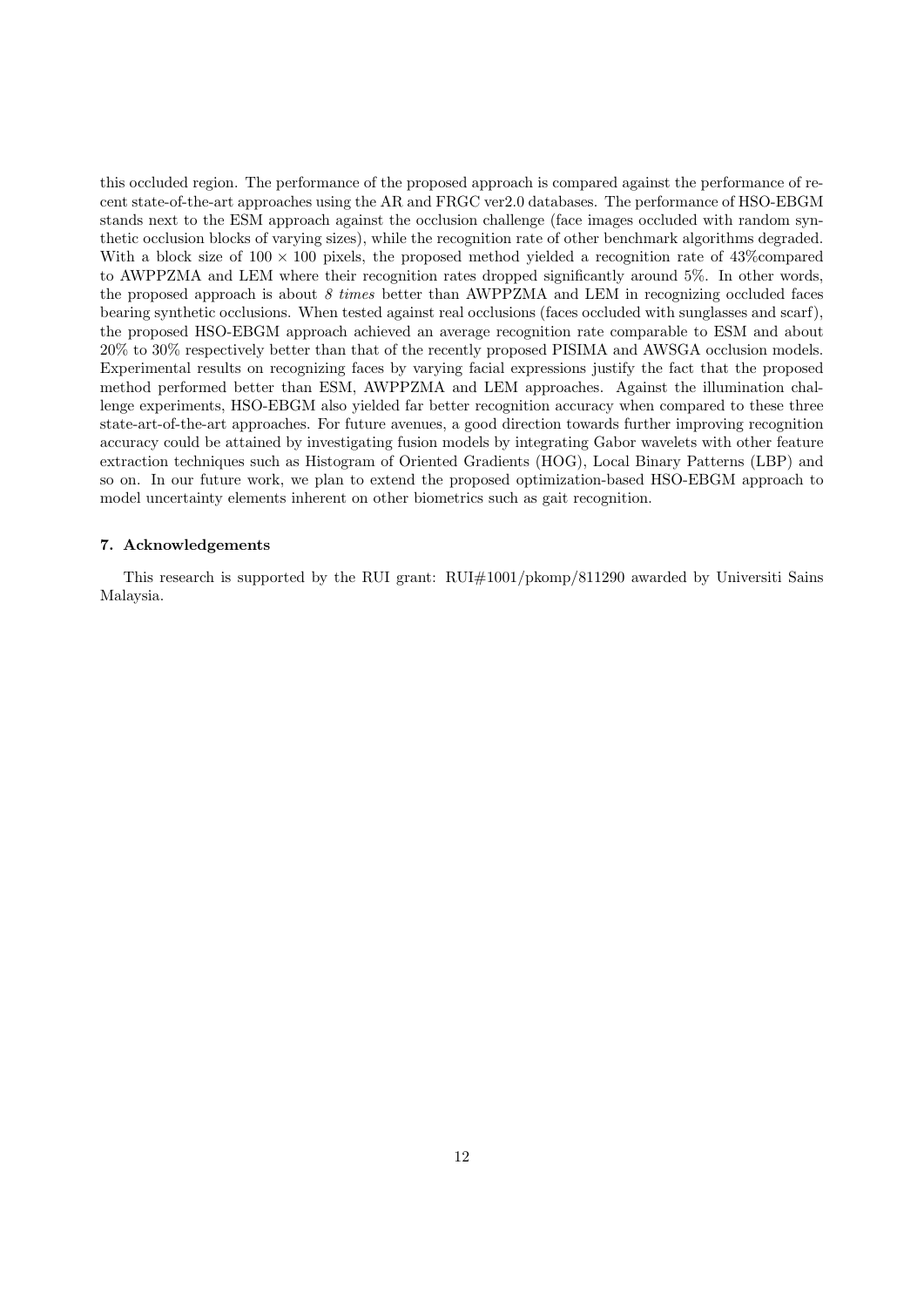

Figure 1: An example face-graph constructed from manually chosen fiducial points



Figure 2: Manual Labeling

| $B_{1+}$ | $B_{2+}$ | $B_1 = \{J_{11}, J_{21}, J_{31}, \ldots \}$ |  |
|----------|----------|---------------------------------------------|--|
|          |          | $B_2 = \{J_{12}, J_{22}, J_{32}, \ldots \}$ |  |
| $B_{3+}$ |          | $B_3 = \{J_{13}, J_{23}, J_{33}, \ldots \}$ |  |
|          |          | $B_4 = \{J_{14}, J_{24}, J_{34}, \ldots \}$ |  |
| $B = +$  | $+ B_4$  | $B_5 = \{J_{15}, J_{25}, J_{35}, \ldots \}$ |  |

Figure 3: Bunch Graph construction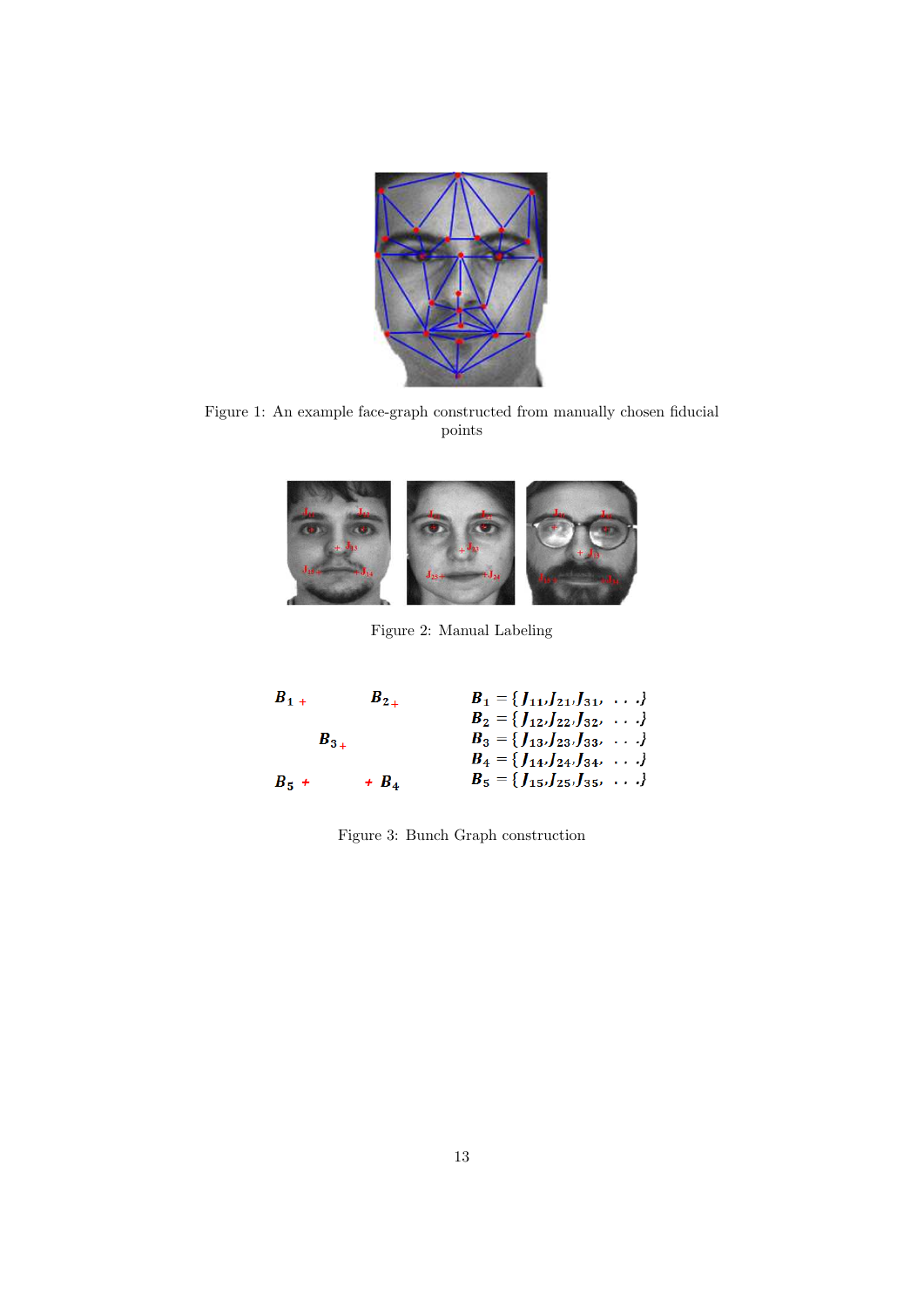

Figure 4: Automatic formulation of facial landmarks for a typical segmented face image



Figure 5: An illustration that shows generation of landmarks for a typical face segment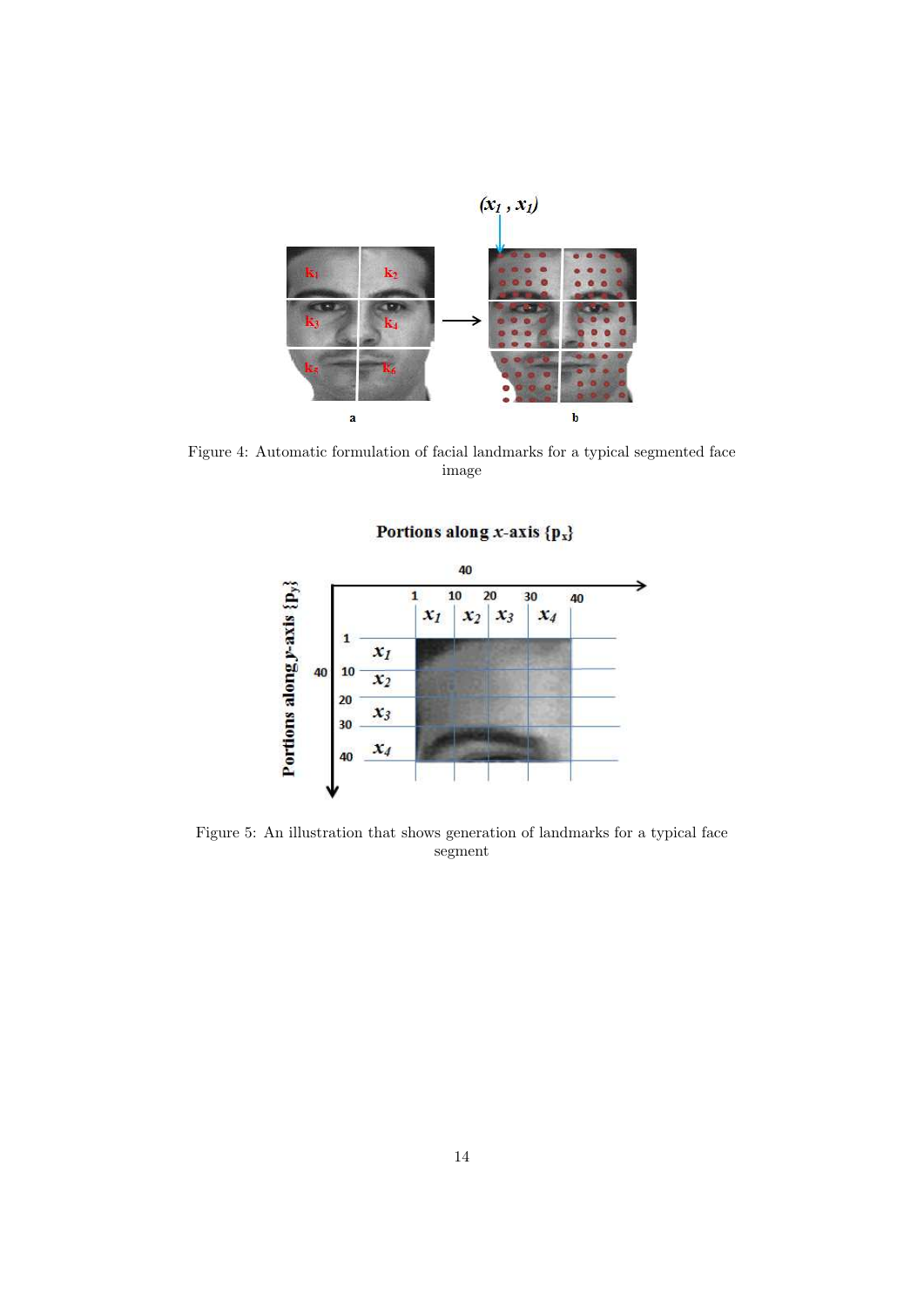

Figure 6: Framework of the proposed HSO-EMGM technique. This illustration use images taken from the AR face dataset. The diagram witnesses an instance of automatically generated face-subgraphs over a component-level segmented typical face image.



Figure 7: The proposed matching process. Basically the recognition process involves matching face sub-graphs of probe faces with that of reference face images.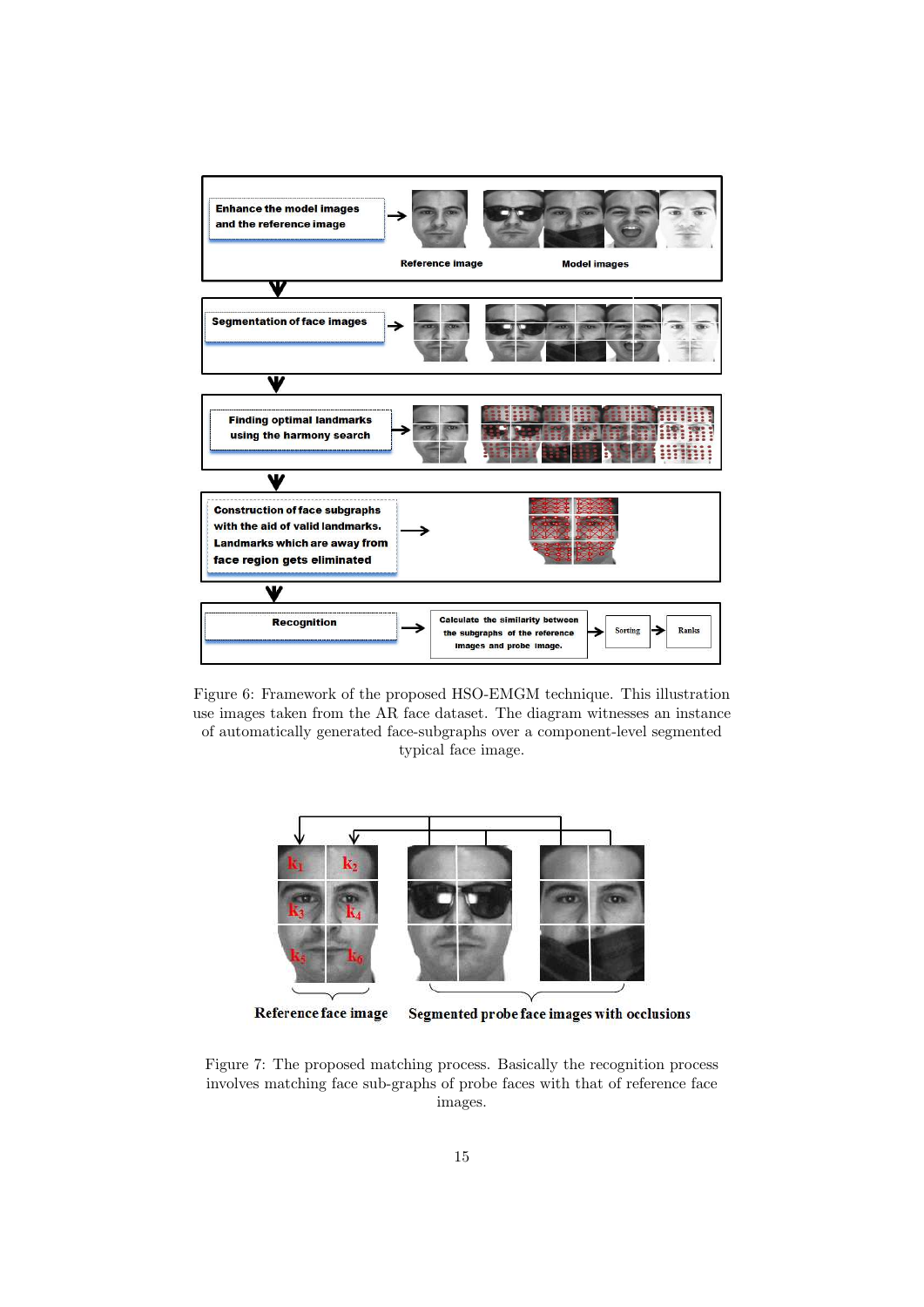

Figure 8: The Flowchart of the HS algorithm [4]



Figure 9: A validation scheme that ensures that landmarks are located within the face image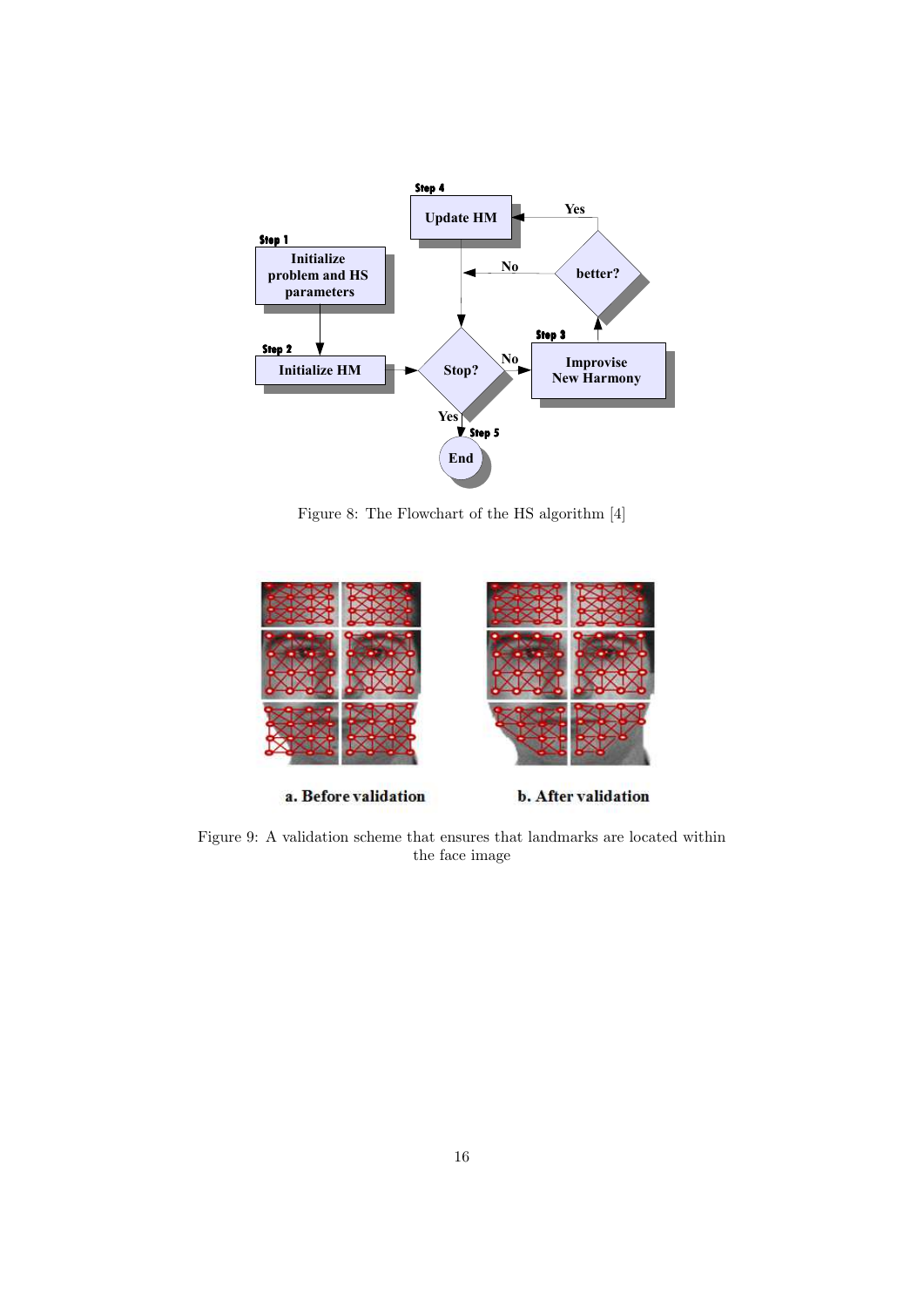

Figure 10: Instances of AR cropped face images for one subject. (a) Neutral face under controlled conditions taken in the session 1; (b-d) faces with smile,anger and scream expressions taken in the session 1; (e-g) faces under varying light conditions taken in the session 1; (h,i) partial occluded faces with sunglasses and scarf taken in the session 1; (j,k) partial occluded faces with sunglasses and scarf taken in the session 2; (l) neutral face under controlled conditions taken in the session 2



Figure 11: A typical face image being segmented to two, four and six segments



Figure 12: Comparison on the effect of varying the number of face sub-graphs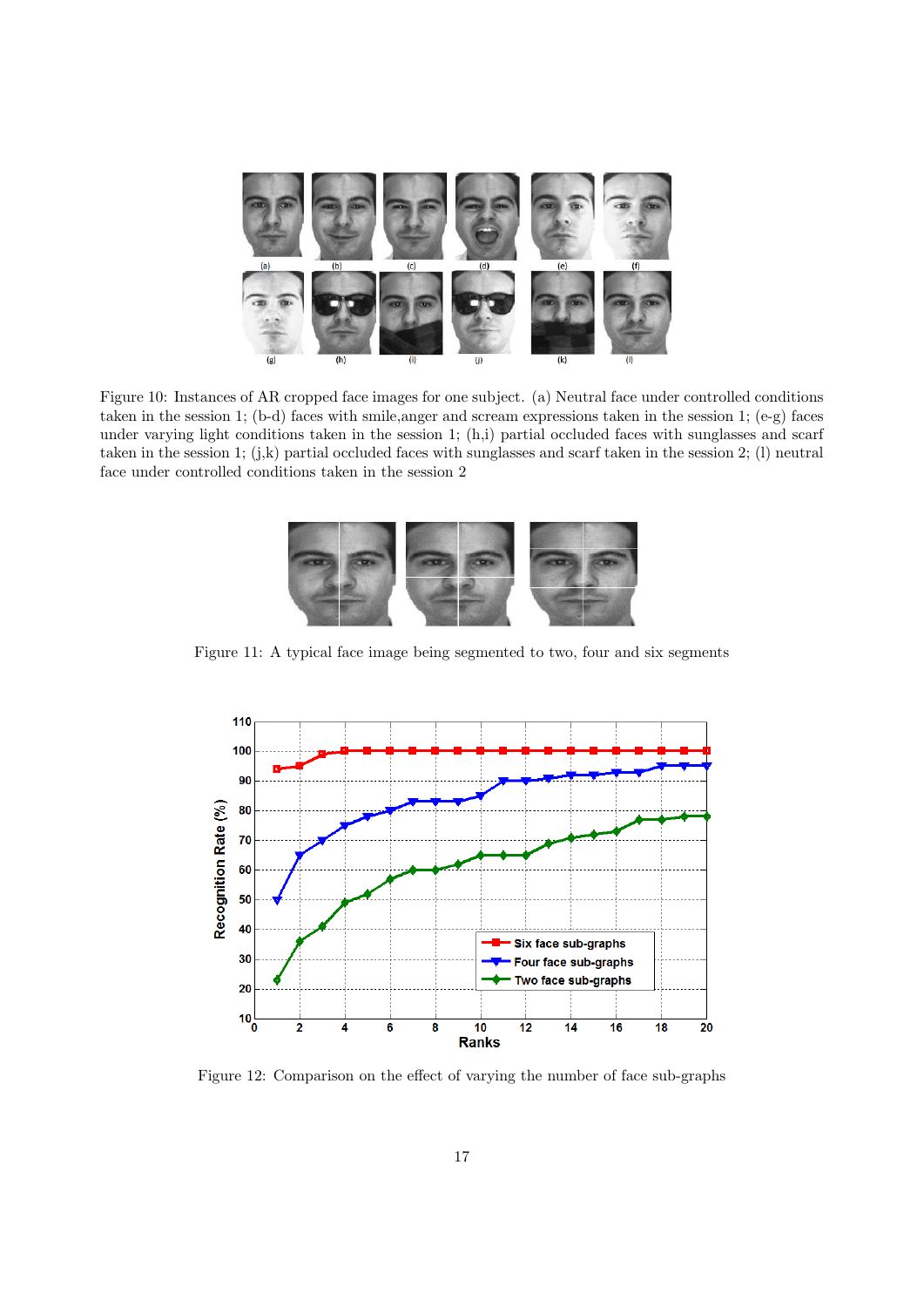

Figure 13: A typical face images being occluded with random occlusion blocks ranging from  $10 \times 10$ ,  $20 \times 20, \cdots$ ,  $100 \times 100$  respectively.



Figure 14: Recognition rate observed under varying sizes of random occlusion. Occlusions were gradually increased from 10  $\times$  10, 20  $\times$  20, ..., 100  $\times$  100.



Figure 16: Faces with different facial expressions: a. smiling, b. anger and c. scream .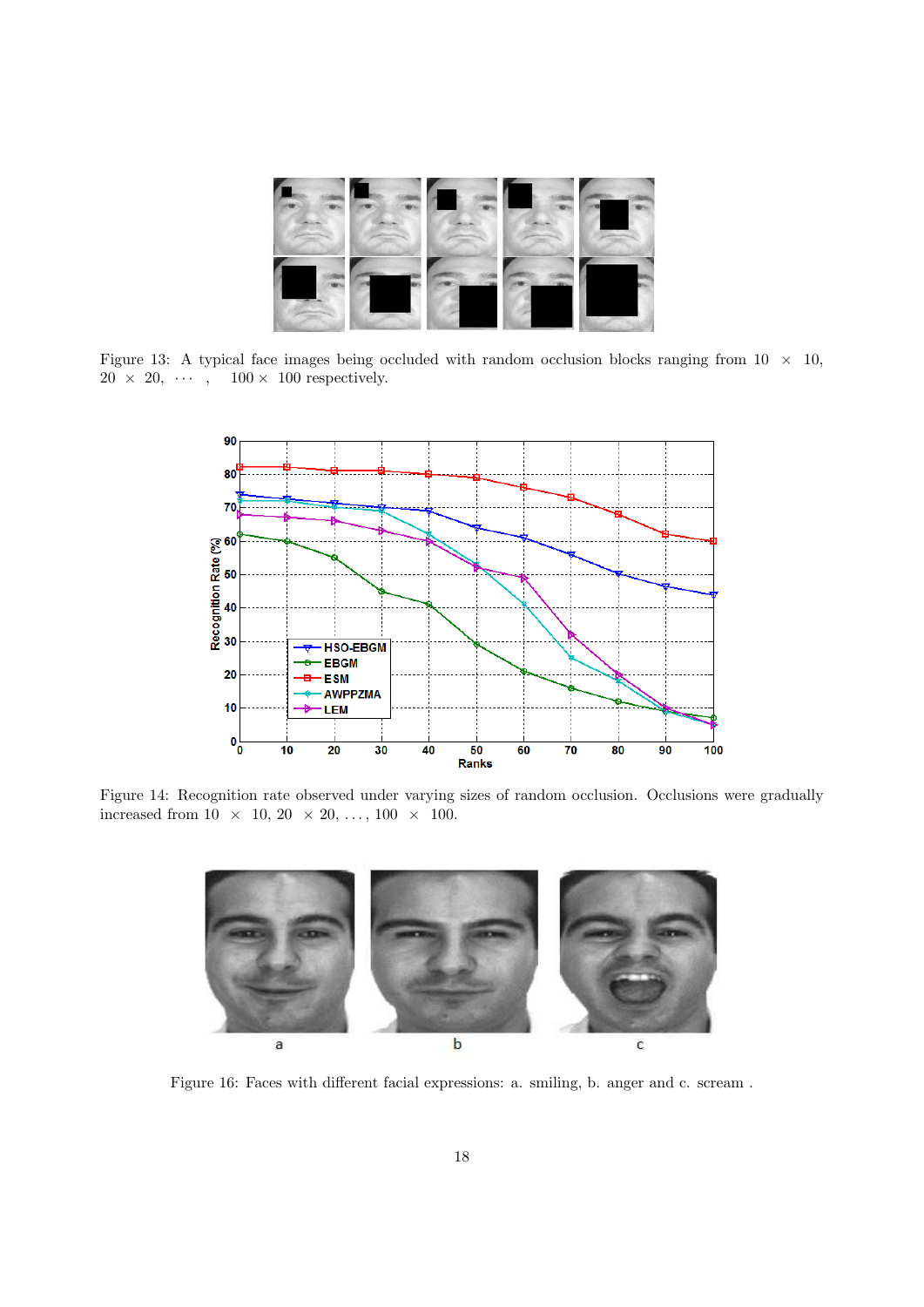

Figure 15: Comparison of HSO-EBGM with PISIMA and AWSGA against realistic occlusions using the AR dataset in terms of Cumulative Match Characteristic(CMC) graphs.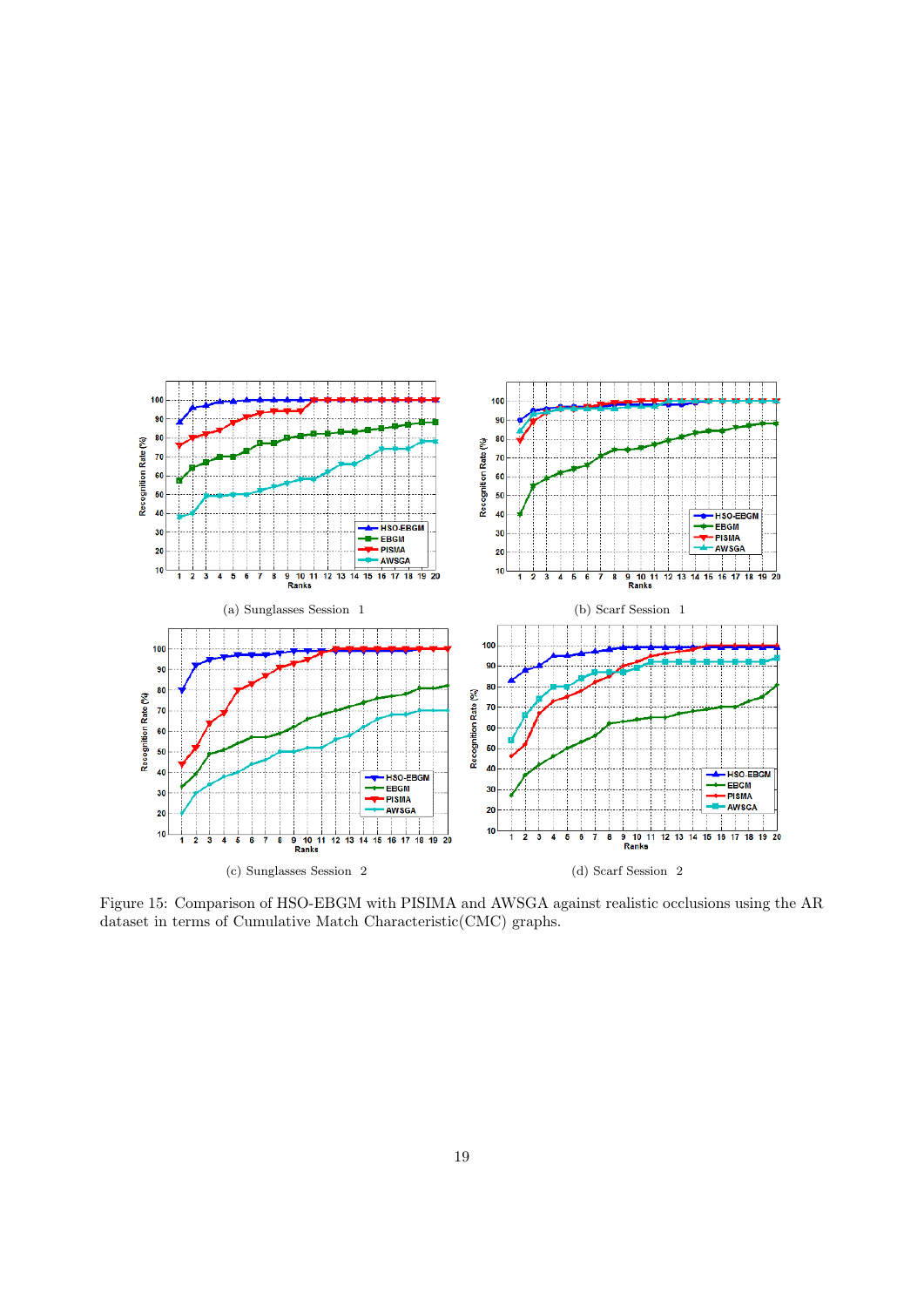

Figure 17: Recognition rates obtained under different facial expressions.



Figure 18: Faces under different lighting conditions: a. left light on, b. right light on and c. both lights on.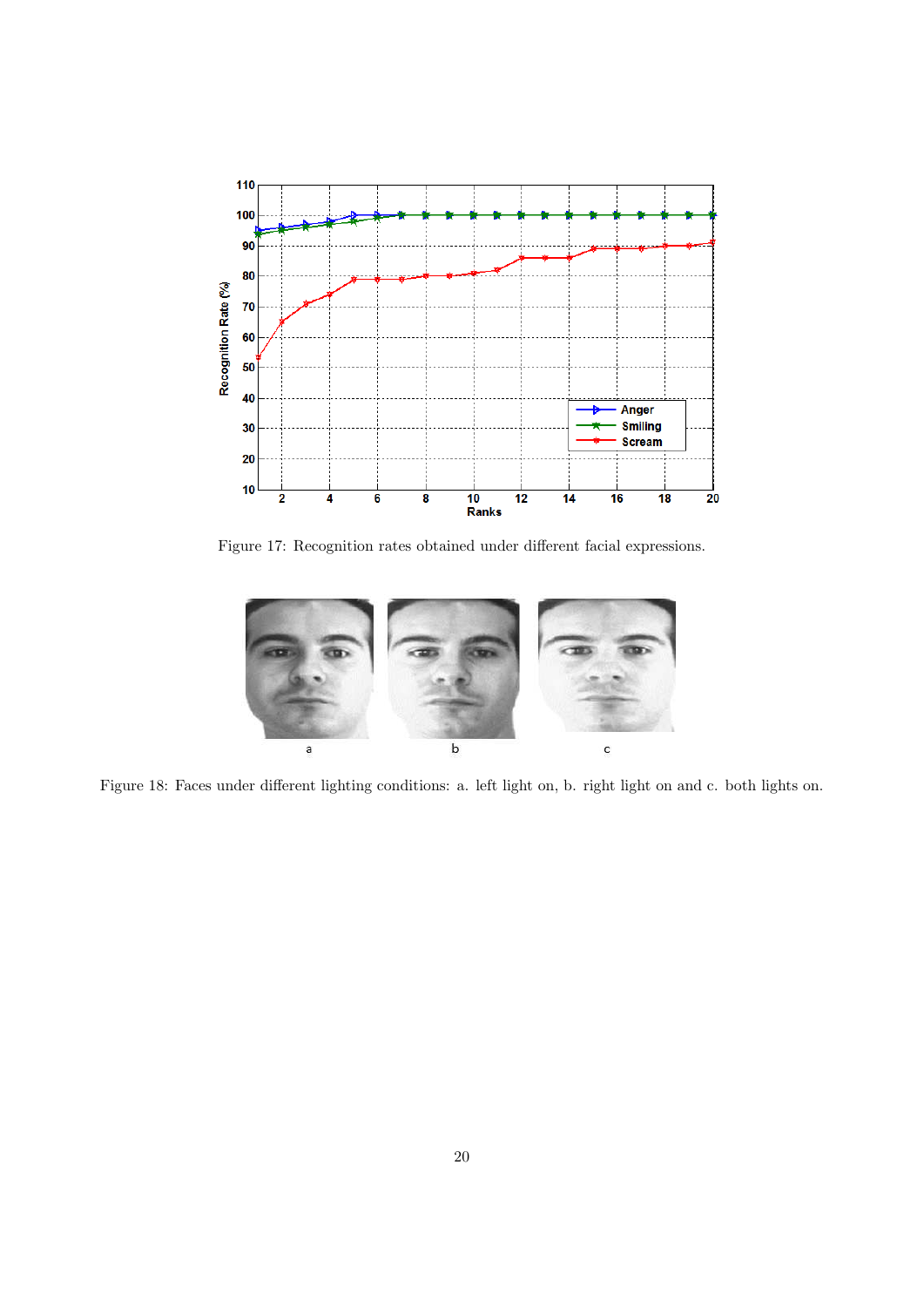

Figure 19: Recognition rates obtained under varying lighting conditions.

| Key            | Comparative method                                    | Reference                     |
|----------------|-------------------------------------------------------|-------------------------------|
| <b>EBGM</b>    | Elastic Bunch Graph Matching                          | 11                            |
| <b>PISMA</b>   | Psychophysically Inspired Similarity MApping          | [38]                          |
| ESM            | Ensemble String Matching                              | $\left\lceil 13 \right\rceil$ |
| AWSGA          | Adaptively Weighted Sub-Gabor Array                   | $\left[ 23\right]$            |
| <b>AWPPZMA</b> | Adaptively Weighted Patch Pseudo Zernike Moment Array | [24]                          |
| LEM            | Line Edge Map                                         | $\left[18\right]$             |

Table 1: Keys to the comparative methods

Table 2: Comparative performance: Controlled/Ideal conditions

| Methods        | Recognition Rate |         |  |  |
|----------------|------------------|---------|--|--|
|                | AR               | FRGC    |  |  |
| HSO-EBGM       | 94.1%            | 73.75 % |  |  |
| <b>EBGM</b>    | 84 %             | 61.42 % |  |  |
| <b>ESM</b>     | 96.58%           | 82.62 % |  |  |
| <b>AWPPZMA</b> | 92.31 %          | 72.75 % |  |  |
| LEM            | $96.58\,\%$      | 66.95 % |  |  |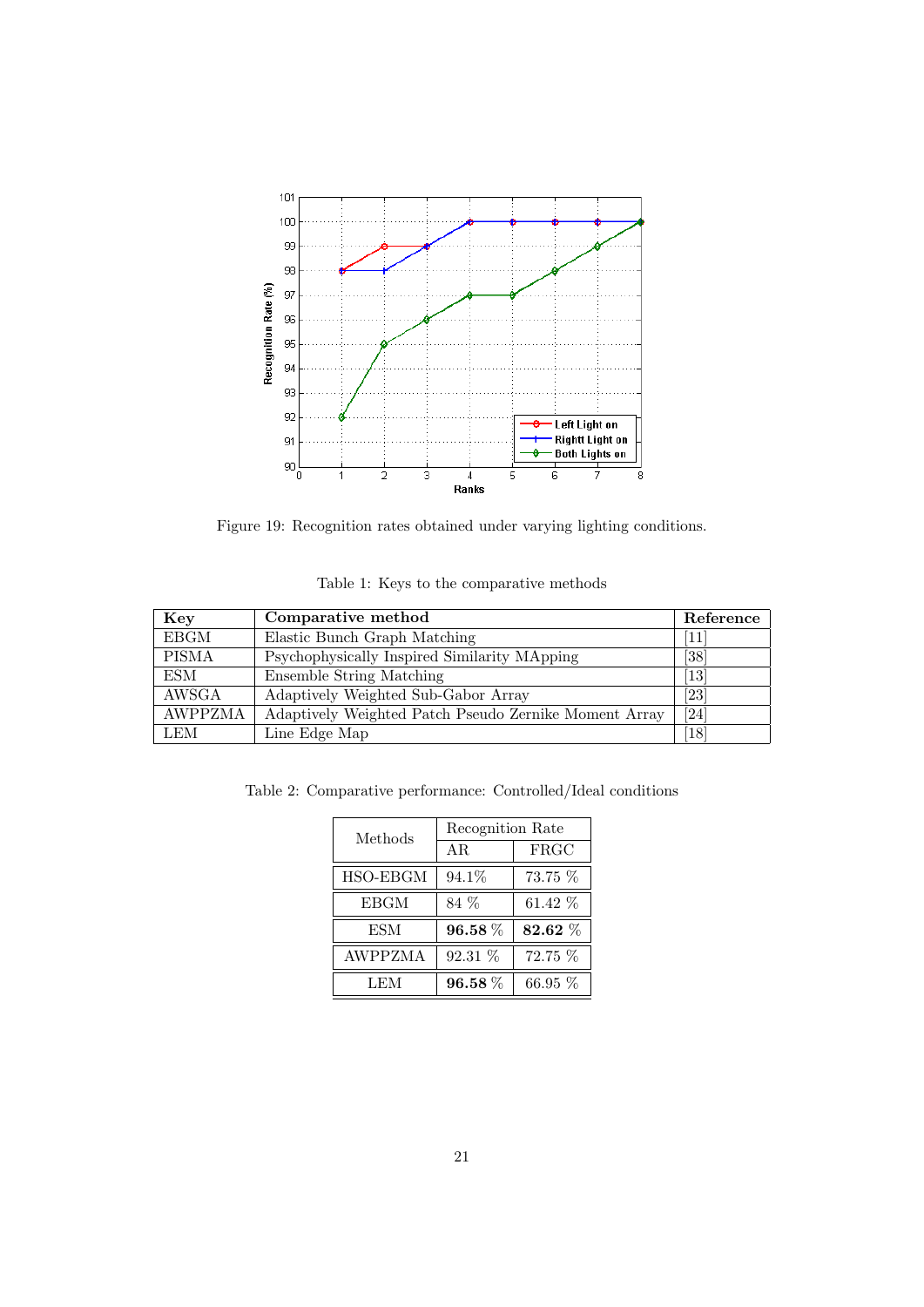| Methods      | Recognition rate |        |            |               |                          |
|--------------|------------------|--------|------------|---------------|--------------------------|
|              | Session-1        |        | Session-2  |               | Average recognition rate |
|              | Sunglasses       | Scarf  | Sunglasses | Scarf         |                          |
| HSO-EBGM     | 88.20%           | 91.8%  | $80\%$     | 83.3%         | 85.83\%                  |
| <b>EBGM</b>  | 57 %             | $40\%$ | 33\%       | 27%           | 36 %                     |
| <b>ESM</b>   | 87.18\%          | 94.87% | 76.07%     | $\bm{88.3\%}$ | $\mathbf{86.54}\%$       |
| <b>PISMA</b> | 78%              | 79%    | 55 %       | 49\%          | 65.75%                   |
| AWSGA        | 38 %             | 84\%   | 20\%       | 70%           | 53 %                     |

Table 3: Comparative performance: Real occlusions

Table 4: Experimental results under varying facial expressions

| Methods        | Recognition Rate |        |          |         |
|----------------|------------------|--------|----------|---------|
|                | Smiling          | Anger  | Scream   | Average |
| HSO-EBGM       | 93.6%            | 95%    | $53.4\%$ | 80.7%   |
| <b>EBGM</b>    | 74%              | 88%    | 29\%     | 63.7 %  |
| <b>ESM</b>     | 85.47%           | 87.18% | 26.49%   | 72.36 % |
| <b>AWPPZMA</b> | $96.58\%$        | 87.18% | 38.46%   | 74.7%   |
| LEM            | $79.49\%$        | 93.16% | 31.62%   | 68.09 % |
| AWSGA          | 95.72%           | 94.87% | 33.33%   | 74.64 % |

Table 5: Experimental results under varying lighting conditions

| Methods        | Recognition Rate |                |                |           |
|----------------|------------------|----------------|----------------|-----------|
|                | Left light on    | Right light on | Both lights on | Average   |
| HSO-EBGM       | 98.6 $\%$        | $98.3\%$       | $93\%$         | $96.63\%$ |
| <b>EBGM</b>    | 93%              | 89%            | 78\%           | 86\%      |
| ESM            | 94.02%           | 94.02%         | 73.5%          | 87.18%    |
| <b>AWPPZMA</b> | 74.36%           | 64.96%         | 42.74%         | $60.69\%$ |
| LEM            | 92.31%           | 91.45%         | 73.50%         | 85.75%    |
| AWSGA          | 23.93%           | 5.98%          | 23.8%          | 17.9%     |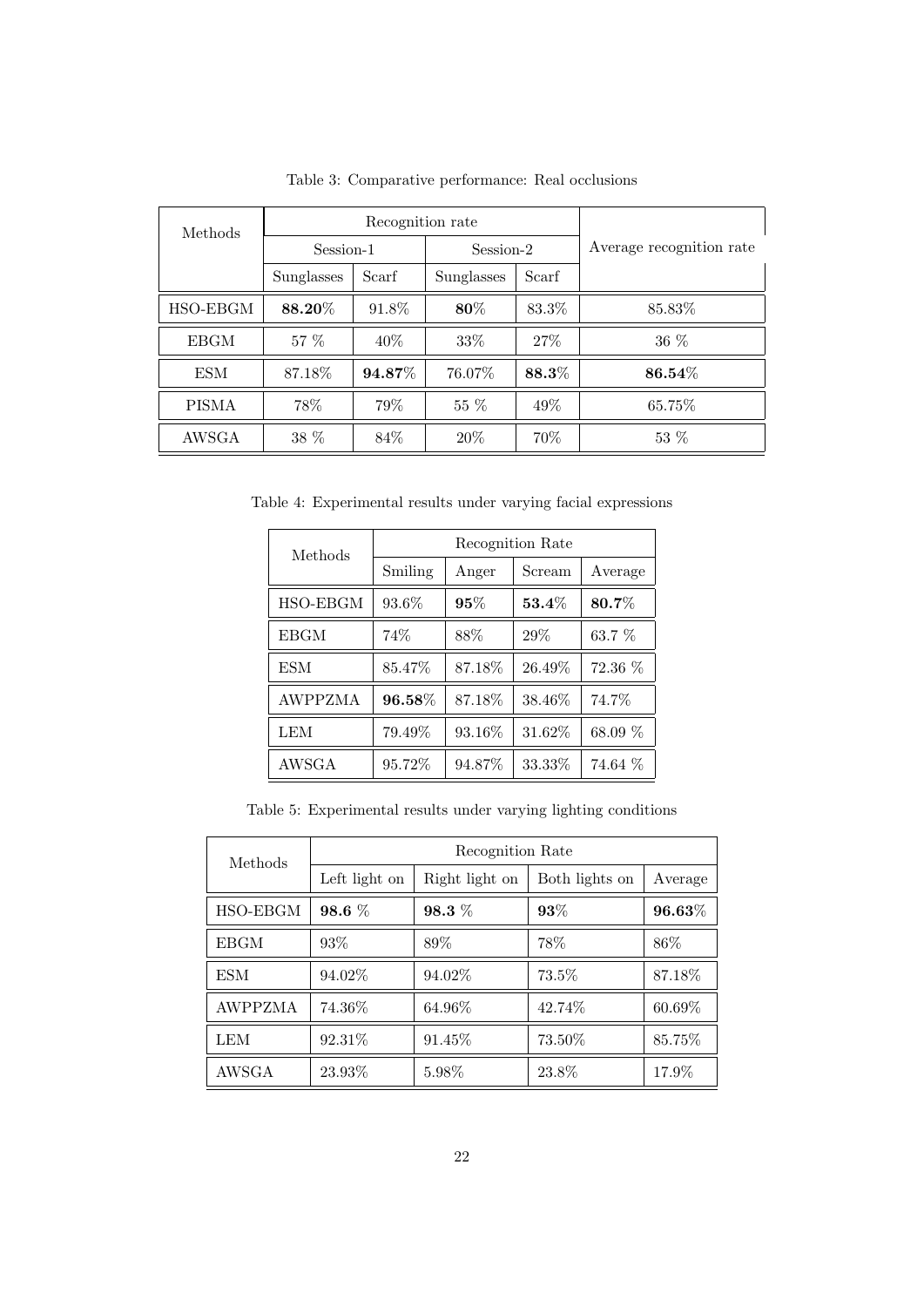#### References

- [1] Abdullah, M. F. A., Sayeed, M. S., Muthu, K. S., Bashier, H. K., Azman, A., & Ibrahim, S. Z. (2014). Face recognition with symmetric local graph structure (slgs). *Expert Systems with Applications*, *41*, 6131–6137.
- [2] Abdulrahman, M., Gwadabe, T. R., Abdu, F. J., & Eleyan, A. (2014). Gabor wavelet transform based facial expression recognition using pca and lbp. In *Signal Processing and Communications Applications Conference (SIU), 2014 22nd* (pp. 2265–2268). IEEE.
- [3] Abual-Rub, M. S., Al-Betar, M. A., Abdullah, R., & Khader, A. T. (2012). A hybrid harmony search algorithm for ab initio protein tertiary structure prediction. *Network Modeling Analysis in Health Informatics and Bioinformatics*, *1*, 69–85.
- [4] Al-Betar, M. A., Doush, I. A., Khader, A. T., & Awadallah, M. A. (2012). Novel selection schemes for harmony search. *Applied Mathematics and Computation*, *218*, 6095–6117.
- [5] Al-Betar, M. A., & Khader, A. T. (2012). A harmony search algorithm for university course timetabling. *Annals OR*, *194*, 3–31.
- [6] Al-Betar, M. A., Khader, A. T., & Doush, I. A. (2014). Memetic techniques for examination timetabling. *Annals OR*, *218*, 23–50.
- [7] Al-Betar, M. A., Khader, A. T., & Zaman, M. (2012). University course timetabling using a hybrid harmony search metaheuristic algorithm. *IEEE Transactions on Systems, Man, and Cybernetics, Part C: Applications and Reviews*, *42*, 664 – 681.
- [8] Alia, O., & Mandava, R. (2011). The variants of the harmony search algorithm: an overview. *Artificial Intelligence Review*, *36*, 49–68.
- [9] Alkareem, Y. A. Z. A., Venkat, I., Al-Betar, M. A., & Khader, A. T. (2012). Edge preserving image enhancement via harmony search algorithm. In *4th Conference on Data Mining and Optimization, DMO 2012, Langkawi, Malaysia, September 2-4, 2012* (pp. 47–52). URL: http://dx.doi.org/10.1109/DMO.2012.6329797. doi:10.1109/DMO.2012.6329797.
- [10] Azeem, A., Sharif, M., Raza, M., & Murtaza, M. (2014). A survey: face recognition techniques under partial occlusion. *Int. Arab J. Inf. Technol.*, *11*, 1–10.
- [11] Bolme., D. S. (2003). *THESIS ON ELASTIC BUNCH GRAPH MATCHING*. Master's thesis Colorado State University Fort Collins.
- [12] Borgi, M. A., Labate, D., El Arbi, M., & Amar, C. B. (2015). Sparse multi-stage regularized feature learning for robust face recognition. *Expert Systems with Applications*, *42*, 269–279.
- [13] Chen, W., & Gao, Y. (2013). Face recognition using ensemble string matching. *Image Processing, IEEE Transactions on*, *22*, 4798–4808.
- [14] Deng, Y., Dai, Q., & Zhang, Z. (2011). Graph laplace for occluded face completion and recognition. *Image Processing, IEEE Transactions on*, *20*, 2329–2338. doi:10.1109/TIP.2011.2109729.
- [15] Ekenel, H. m., & Stiefelhagen, R. (2009). Why is facial occlusion a challenging problem?, . *5558*, 299–308.
- [16] Ensari, T., Chorowski, J., & Zurada, J. (2012). Occluded face recognition using correntropy-based nonnegative matrix factorization. In *Machine Learning and Applications (ICMLA), 2012 11th International Conference on* (pp. 606–609). volume 1. doi:10.1109/ICMLA.2012.112.
- [17] Gao, J.-q., Fan, L.-y., & Xu, L.-z. (2013). Median null (sw)-based method for face feature recognition. *Applied Mathematics and Computation*, *219*, 6410–6419.
- [18] Gao, Y., & Leung, M. K. (2002). Face recognition using line edge map. *Pattern Analysis and Machine Intelligence, IEEE Transactions on*, *24*, 764–779.
- [19] Geem, Z. W. (2007). Optimal scheduling of multiple dam system using harmony search algorithm. In *Computational and Ambient Intelligence* (pp. 316–323). Springer.
- [20] Geem, Z. W. (2008). Novel derivative of harmony search algorithm for discrete design variables. *Applied Mathematics and Computation*, *199*, 223 – 230.
- [21] Geem, Z. W., Kim, J. H., & Loganathan, G. (2001). A new heuristic optimization algorithm: harmony search. *Simulation*, *76*, 60–68.
- [22] Gonzalez, R. C., & Woods, R. E. (2002). Digital image processing. Prentice Hall.
- [23] Kanan, H. R., & Faez, K. (2010). Recognizing faces using adaptively weighted sub-gabor array from a single sample image per enrolled subject. *Image and Vision Computing*, *28*, 438–448.
- [24] Kanan, H. R., Faez, K., & Gao, Y. (2008). Face recognition using adaptively weighted patch pzm array from a single exemplar image per person. *Pattern Recognition*, *41*, 3799–3812.
- [25] Kumar, D. et al. (2011). Harmony search algorithm for feature selection in face recognition. In *Computational Intelligence and Information Technology* (pp. 554–559). Springer.
- [26] Lades, M., Vorbruggen, J., Buhmann, J., Lange, J., Von Der Malsburg, C., Wurtz, R., & Konen, W. (1993). Distortion invariant object recognition in the dynamic link architecture. *Computers, IEEE Transactions on*, *42*, 300–311. doi:10.1109/12.210173.
- [27] Lee, K., & Geem, Z. (2004). A new structural optimization method based on the harmony search algorithm. *COMPUTERS & STRUCTURES*, *82*, 781–798. doi:10.1016/j.compstruc.2004.01.002.
- [28] Li, X. X., Dai, D. Q., Zhang, X. F., & Ren, C. X. (2013). Structured sparse error coding for face recognition with occlusion. *Image Processing, IEEE Transactions on*, *22*, 1889–1900. doi:10.1109/TIP.2013.2237920.
- [29] Manjarres, D., Landa-Torres, I., Gil-Lopez, S., Del Ser, J., Bilbao, M., Salcedo-Sanz, S., & Geem, Z. (2013). A survey on applications of the harmony search algorithm. *Engineering Applications of Artificial Intelligence*, *26*, 1818–1831.
- [30] Martinez, A. M. (2002). Recognizing imprecisely localized, partially occluded, and expression variant faces from